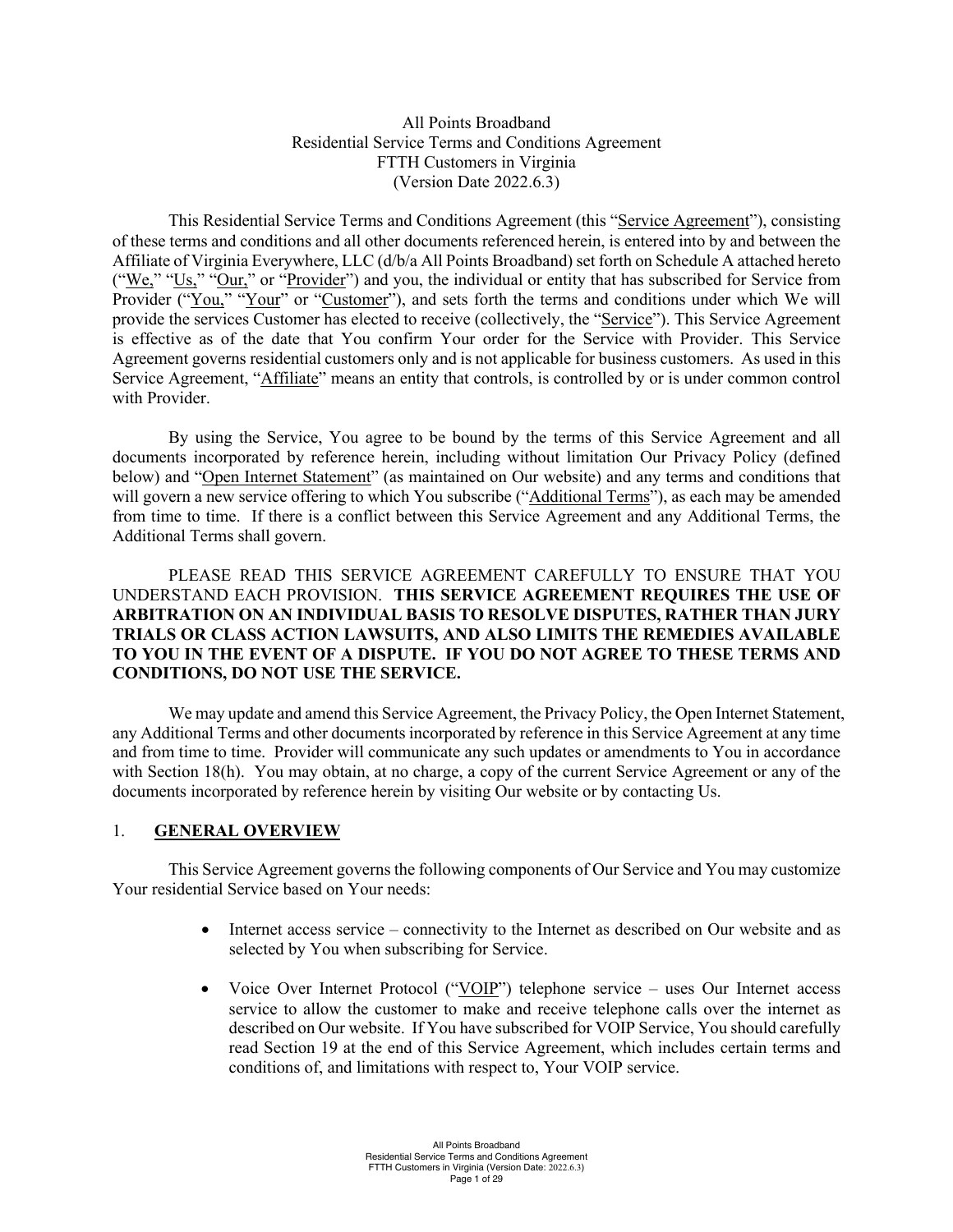- Online account management Customer will be provided with access to an online portal (the "Customer Portal") for account management.
- Managed router service  $-$  By using Our internet gateway (e.g., wireless router), We will be able to remotely configure, manage, update and troubleshoot Your wireless router and network connection, allowing Us to solve many of the problems that may impact the Service without having to send a technician to Your premises.

# 2. **MAINTENANCE OF THE PROVIDER NETWORK**

(a) Provider and its Affiliates will provide, maintain and repair the Provider-owned facilities and equipment used to provide the Service (the "Provider Network"), up to and including the point at which the Provider Network is made available for interconnection to the Provider Service Equipment (as defined below). Customer shall provide Provider, its Affiliates and/or their contractors reasonable access to Customer's premises during normal business hours for the purpose of installing, inspecting, testing, rearranging, repairing or removing any Provider Network components, including obtaining approvals, permits or licenses from third parties as necessary. Customer will cooperate in good faith and provide all reasonable information and authorizations required by Provider, its Affiliates and/or their contractors for the purpose of installing the Provider Network Equipment (as defined below), performing routine network grooming, maintenance, upgrades, and addressing emergencies, including but not limited to design layout records of any Customer or third party network elements to be connected to the Provider Network.

(b) Only authorized agents and representatives of Provider and/or its Affiliates may perform maintenance work with respect to the Provider Network. Any repair, alteration, configuration or servicing of the Provider Network, the Service or the Provider Equipment (as defined below) by Customer or third parties without the written consent of Provider is a material breach of this Service Agreement and cause for termination at Provider's option.

(c) Customer will provide (i) suitable building facilities (including but not limited to space, circuitry, power, backup power, and surge protectors) for the installation, operation, and maintenance of the Provider Network in accordance with the applicable manufacturers' documentation and Provider's installation standards and (ii) a well-lighted and safe working area that complies with all local safety standards and regulations.

(d) Provider, directly or through its Affiliates, will manage the Provider Network in Provider's sole discretion, and reserves the right to substitute, change or rearrange any equipment or facilities used in delivering the Service or provisioning the Provider Equipment. Provider will endeavor to provide reasonable notice prior to any scheduled maintenance, planned enhancements or upgrades, which may result in a temporary degradation or disruption in the Service. Provider reserves the right to suspend the Service for emergency maintenance to the Provider Network without notice to Customer.

# 3. **INSTALLATION OF THE SERVICE**

(a) You agree to allow Provider, its Affiliates and their contractors to access Your premises in order to install the equipment necessary to make the Provider Network available at Your premises (the "Provider Network Equipment"), which includes, but is not limited to, fiber optic cable and an Optical Network Terminal ("ONT"). We may need to affix Provider Network Equipment on the inside or outside of Your premises, which may include the need to drill holes or utilize existing wiring or conduits. If You do not own the Premises, You represent that You have acquired any necessary permission from the property owner to allow installation of Provider Network Equipment and will hold Provider, its Affiliates and their contractors harmless from any legal action taken by the property owner. If Provider determines that separate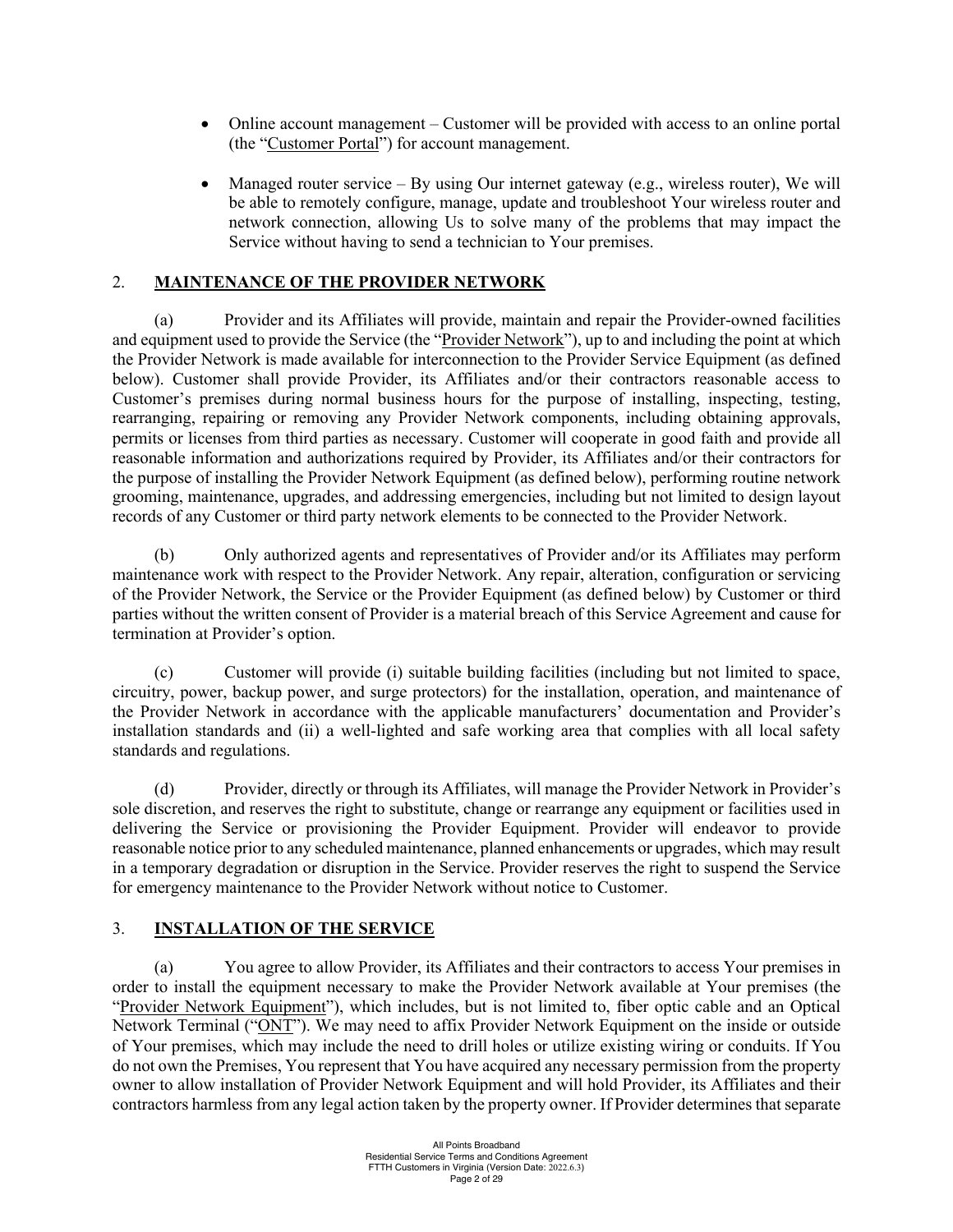permission from the property owner is necessary, We may condition installation on receiving such additional permission.

(b) Title to the Provider Network Equipment will at all times remain with Provider, its successors or assigns. You acknowledge and agree that You will be responsible for any damage to the Provider Network Equipment.

(c) You agree to grant Provider, its Affiliates and/or their contractors the right to trim, cut, or remove any trees, brush, or other obstruction on Your premises which interfere with Provider's ability to install the Provider Network Equipment. **You acknowledge and agree that You (i) are responsible for marking and communicating any private utilities to Provider, its Affiliates and/or their contractors prior to installation and (ii) will indemnify and hold harmless Provider, its Affiliates and/or their contractors for any liability incurred as a result of Your failure to so mark and/or communicate such private utilities.**

(d) Our standard installation method will be an aerial installation of the Provider Network from a nearby utility pole to Your premises. However, circumstances may arise that require Us to bury the necessary fiber optic cable to Your premises (an "Underground Installation"). If We are unable to perform a required Underground Installation at the scheduled installation appointment, including because You have not marked the underground private utilities on Your premises, Provider, its Affiliates and/or their contractors will install the Provider Network to Your premises and will temporarily leave the necessary fiber optic cable unburied on Your property until such time as the Underground Installation can be completed. You will be able to use the Service while the fiber optic cable is temporarily on Your property. If You do not wish to have the fiber optic cable temporarily on Your property, You are responsible for communicating Your preference with the technician performing Your installation and the technician will install the Provider Network on Your premises and then disconnect the necessary fiber optic cable and remove the fiber optic cable from Your property. You will not be able to use the Service until such time as the Underground Installation can be completed.

(e) Once the Provider Network has been made available to Your premises, Provider, its Affiliates and/or their contractors will install the equipment necessary to make the Service available to Customer (the "Provider Service Equipment", and, together with the Provider Network Equipment, the "Provider Equipment"), including, but not limited to, one or more wireless internet routers (or similar network gateway devices).

## 4. **EQUIPMENT AND REQUIREMENTS FOR PROVISION OF THE SERVICE**

(a) Customer Equipment. To use the Service, You must have a personal computer or other Internet-capable device. Although We are under no obligation to do so, We may, and You authorize Us to, perform any updates and/or changes to Your equipment, on-site or remotely, from time to time as We deem necessary, in Our sole discretion. We do not provide technical assistance for third-party hardware or software. You will direct any questions concerning third-party hardware or software to the manufacturer. Except as set forth below with respect to Provider Service Equipment, We have no responsibility for the operation or support, maintenance or repair of any equipment, software or services that You elect to use in connection with the Service. **As set forth below and in the Device Attachment Rules in the Open Internet Statement, You are not permitted to connect any harmful equipment to the Provider Equipment. You understand that failure to comply with this restriction may cause damage to the Provider Network and subject You to liability for damages and/or other liability. You agree to not alter, modify or tamper with the Provider Equipment or the Service, or permit, encourage or solicit any other person to do the same, unless such person has been authorized to do so by Us.**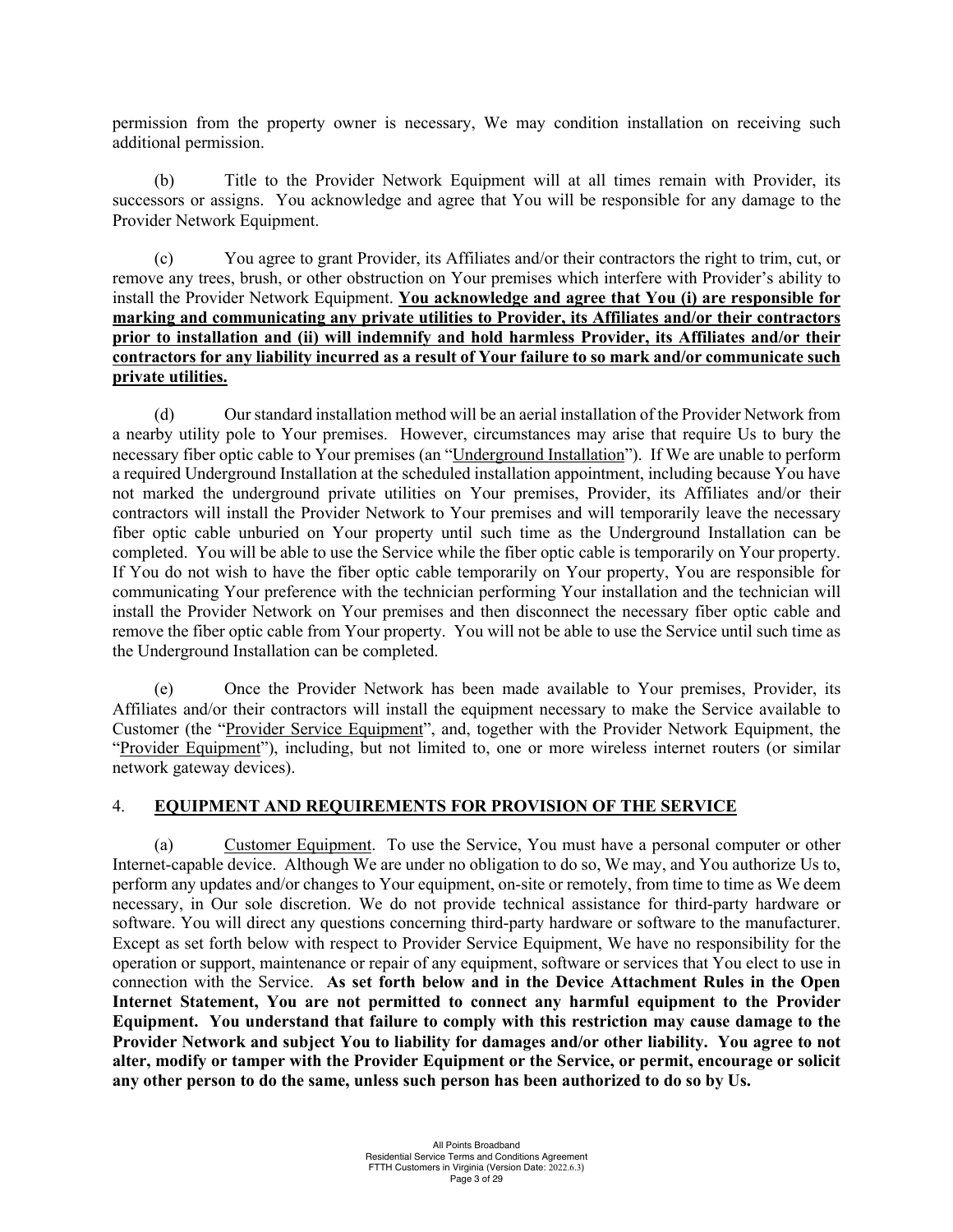(b) Provider Service Equipment. You acknowledge that at the time of installation of the Service, the Provider Service Equipment that You approved when confirming Your order for Service (as identified in Our records) was installed. You further acknowledge that the Provider Service Equipment may, at Provider's sole discretion, be refurbished or otherwise used equipment. You agree that the Provider Service Equipment was installed at a location and in a manner authorized by You. The Provider Service Equipment is and shall remain the property of Provider. At such time as You or Provider terminate the Service, You will return the Provider Service Equipment to Us within 15 calendar days, and in accordance with Provider's then-current return procedures, which will be published on Our website. In the event that You have not returned the Provider Service Equipment within 15 calendar days as set forth in the previous sentence, or in the event that the Provider Equipment is damaged or otherwise inoperable, You will pay each applicable "Equipment Non-Return Fee," at Our then-current rates as published on Our website.

(c) Access to Your Premises. You hereby grant Provider and its Affiliates, and their respective employees, contractors and agents, the right to enter Your property and premises at any time for the purpose of operating or maintaining the Provider Equipment or the Provider Network, retrieving Provider Equipment or fulfilling Provider's obligations or exercising its rights under this Service Agreement. Provider shall provide You with reasonable advance notice of any such planned access, except when, in the reasonable opinion of Provider, an emergency or other exigent circumstance exists that would require Provider to immediately enter Your property and premises.

(d) Customer's Obligation to Maintain Power to Provider Equipment. You understand and agree that: (i) You must provide electrical power and a continuous connection to the power grid to certain Provider Equipment at all times (including, without limitation, when You are not using the Service) and (ii) Your failure to provide such power and continuous connection may result in damage to the Provider Equipment or to Your computer, equipment, property or premises, for which damage You will be solely responsible.

# (e) Replacement and Repair of Provider Equipment.

(i) You will be solely liable for, and Provider shall have no obligation to repair, replace or otherwise upgrade, any Provider Equipment that has been, in Provider's sole discretion, damaged or otherwise requires repair, replacement or upgrade as a result of damage or disruption caused by misuse or neglect or otherwise caused by You, including, without limitation, damage or disruption caused by Your failure to comply with Section 4(d) herein or by Your failure to comply with the last sentence of Section 4(a) herein.

(ii) Beginning on the date of installation of the Service and for a one-year period thereafter, Provider provides a limited warranty against any defect in materials or workmanship in the Provider Equipment that is warranted by the manufacturer of such Provider Equipment. During this oneyear period, in the event there is a problem with the Provider Equipment, that is, as determined by Provider in its sole discretion, not a result of action or inaction on the part of You, that cannot be corrected either over the telephone or onsite, Provider will, as its sole obligation and Your sole remedy for such problem, repair or replace such Provider Equipment at Provider's expense. This warranty expressly excludes defects in the Provider Equipment caused by acts of nature (such as, but not limited to, lightning damage), damage from misuse or neglect, water damage, damage caused by Your failure to comply with Section 4(d) herein or damage or other disruption caused by Your failure to comply with the last sentence of Section 4(a) herein. After such one-year period, You will be solely liable for any and all damage to any Provider Equipment.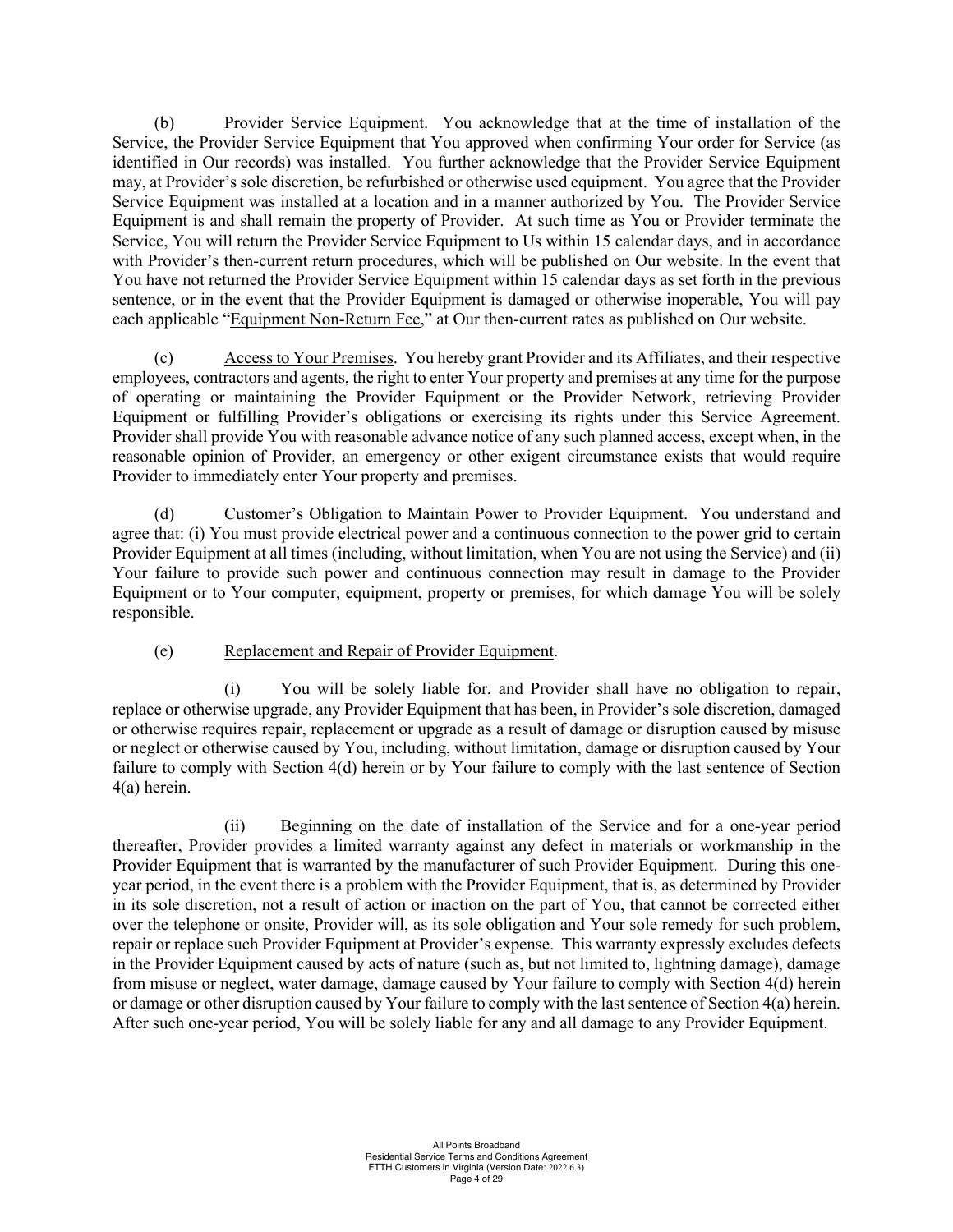#### 5. **CUSTOMER'S REPRESENTATIONS, WARRANTIES AND RESPONSIBILITIES**

(a) If Customer is an individual, Customer represents and warrants that he or she is at least 18 years of age and has legal authority to approve this Service Agreement. If Customer is a business entity, the individual approving this Service Agreement represents and warrants he or she has legal authority to approve this Service Agreement on behalf of Customer and that Customer has taken all necessary action to approve this Service Agreement and Customer's subscription for Service from Provider.

(b) You agree that the Service is personal to You and agree not to assign, transfer, resell or sublicense Your rights or obligations under this Service Agreement unless specifically permitted by the terms of this Service Agreement. You agree that the Service and the Provider Service Equipment shall be used only by You, members of Your immediate household living with You at the same address and your respective guests, and You will not redistribute or share the Service with any others or transmit the Service over a wireless or other network that is not secured. You acknowledge that You are approving this Service Agreement on behalf of all persons who use the Service by means of the Provider Service Equipment. You agree that You are solely responsible and liable for any and all breaches of the terms and conditions of this Service Agreement and any other documents incorporated by reference in this Service Agreement, whether such breach results from Your use of the Service or by another using Your equipment or the Provider Service Equipment.

(c) You represent and warrant that You will not use the Service in a manner that (i) infringes or violates the intellectual property rights or proprietary rights, rights of publicity or privacy, or other rights of any third party; (ii) violates any local, state or federal statute, ordinance or regulation; (iii) is harmful, fraudulent, deceptive, threatening, abusive, harassing, tortious, defamatory, vulgar, obscene, libelous, or otherwise objectionable; (iv) impersonates any person or entity, including without limitation any employee or representative of Provider or its Affiliates; or (vi) transmits any virus, trojan horse, worm, time bomb, or other harmful computer code, file, or program. Provider reserves the right to suspend Your access the Service at any time upon receipt of claims or allegations from third parties or authorities or if Provider is concerned that You may have breached this Service Agreement. You (and not Provider, its Affiliates or any third party providing services to Provider or its Affiliates that allow Provider to provide the Service (each, an "Operational Service Provider")) remain solely responsible for Your use of the Service and any material transmitted through the Service, and You warrant that You possess all rights necessary to transmit such material.

(d) You represent and warrant that the personal identifiable information ("Personal Information") You provided and will provide to Provider during the term of this Service Agreement, including without limitation Your legal name, email address for communications with Provider (such email address, as the same may be modified from time to time by Customer upon notice to Provider, the "Account Email Address"), Service address, billing address, telephone number(s), and payment data (including without limitation information provided when authorizing Automated Clearing House payments or other recurring payments) and non-Personal Information (all such information, collectively, the "Customer Information") for purpose of this Service Agreement is accurate, complete and current. (In the Privacy Policy (defined below), non-Personal Information may also be classified as Personal Information if it is directly associated with, or reasonably linked to, Your account, computer or device.) You agree to promptly notify Provider, in accordance with the terms of this Service Agreement, upon the occurrence of any change in the status of Your account (including, without limitation, the creation or removal of an Authorized User (as defined below)) or if there is any change in the Customer Information. Your failure to provide and maintain accurate Customer Information with Provider constitutes a breach of this Service Agreement.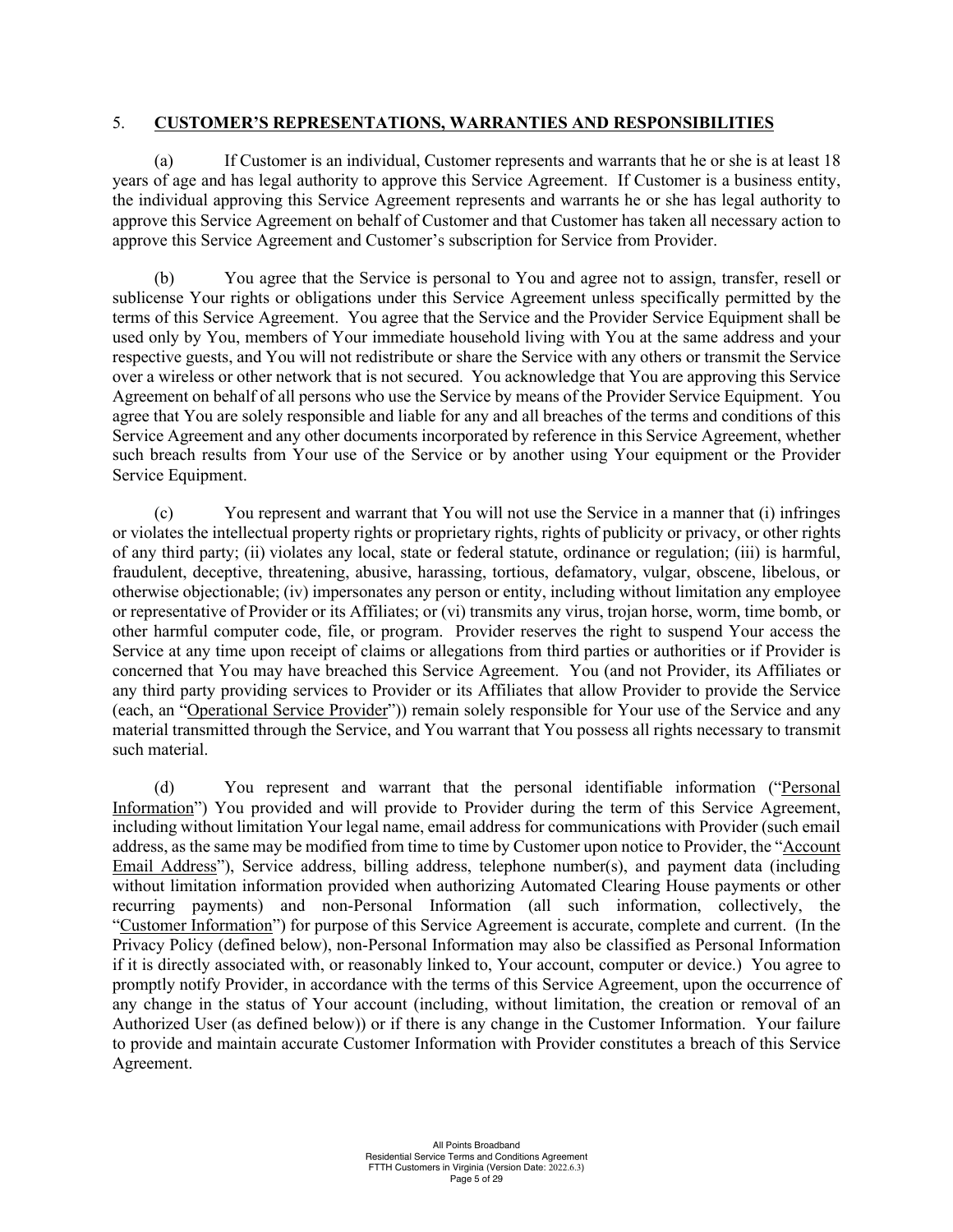(e) You agree that You are responsible for anyone using the Provider Service Equipment, Your computer system and/or other equipment, password, name or Customer name in connection with the Service (with or without Your knowledge or consent) and for ensuring that anyone who uses the Service through the Provider Service Equipment, Your equipment or access to the Service, does so in accordance with the terms and conditions of this Service Agreement. You agree to take all reasonable measures necessary to ensure that the Service is not used by another person without Your consent. You understand, acknowledge and agree that You are responsible for all use of the Service and Your account whether You or someone else uses Your account (with or without Your permission).

(f) You are responsible for procuring and installing patches, any and all anti-virus and firewall software/hardware and operating system patches, updates or supplements that may be necessary for (i) the protection and maximum functionality of Your computer and related equipment and the Provider Equipment and (ii) the protection of the Provider Network and other customers. For purposes of clarification, Provider and its Affiliates hereby disclaim any and all responsibility and liability for any damages that may arise from Your failure to procure or install the aforementioned security or other software and/or hardware and You agree that Provider and its Affiliates shall have no liability for Your failure to do the same.

(g) You represent that there are no legal, contractual or similar restrictions on the installation of the Provider Equipment in the location(s) and in the manner authorized by You. You are responsible for ensuring compliance with all regulations, applicable building codes, zoning ordinances, homeowners' association rules, covenants, conditions or other restrictions related to the installation of the Provider Equipment and Service, for paying any fees or other charges and obtaining any permits or authorizations necessary for the installation of the Provider Equipment and/or provision of the Service (collectively, "Legal Requirements"). You are solely responsible for any fines or similar charges for violation of any applicable Legal Requirements.

(h) You are responsible for backing up the data on Your computer(s) and network(s) and Provider shall have no liability whatsoever for any loss of data.

(i) You agree to comply with the following terms and conditions for the use of Service:

(i) Service is provided for use in conformance with this Service Agreement. Provider reserves the right to investigate suspected violations of the Service Agreement. When Provider becomes aware of possible violations, Provider may initiate investigation which may include gathering information from Customer and/or any other customers involved and the complaining party, if any, and examination of Customer Material on Provider's servers. "Customer Material" collectively includes, but is not limited to, any software, computer programs, applications, data, photographs, video and/or audio content, text, files, and other information, including emails, address book and web storage content.

(ii) During an investigation, Provider may suspend the account or accounts involved and/or remove Customer Material involved from its servers. If Provider believes a violation of this Service Agreement has occurred, it may take responsive action at its sole discretion. Such action may include, but is not limited to, temporary or permanent removal of Customer Material from Provider's servers, warnings to Customer and/or any other customers responsible, and the suspension or termination of the account or accounts responsible. Provider, at its sole discretion, will determine what action will be taken in response to a violation on a case-by-case basis. Violations of this Service Agreement could also subject the Customer to criminal or civil liability.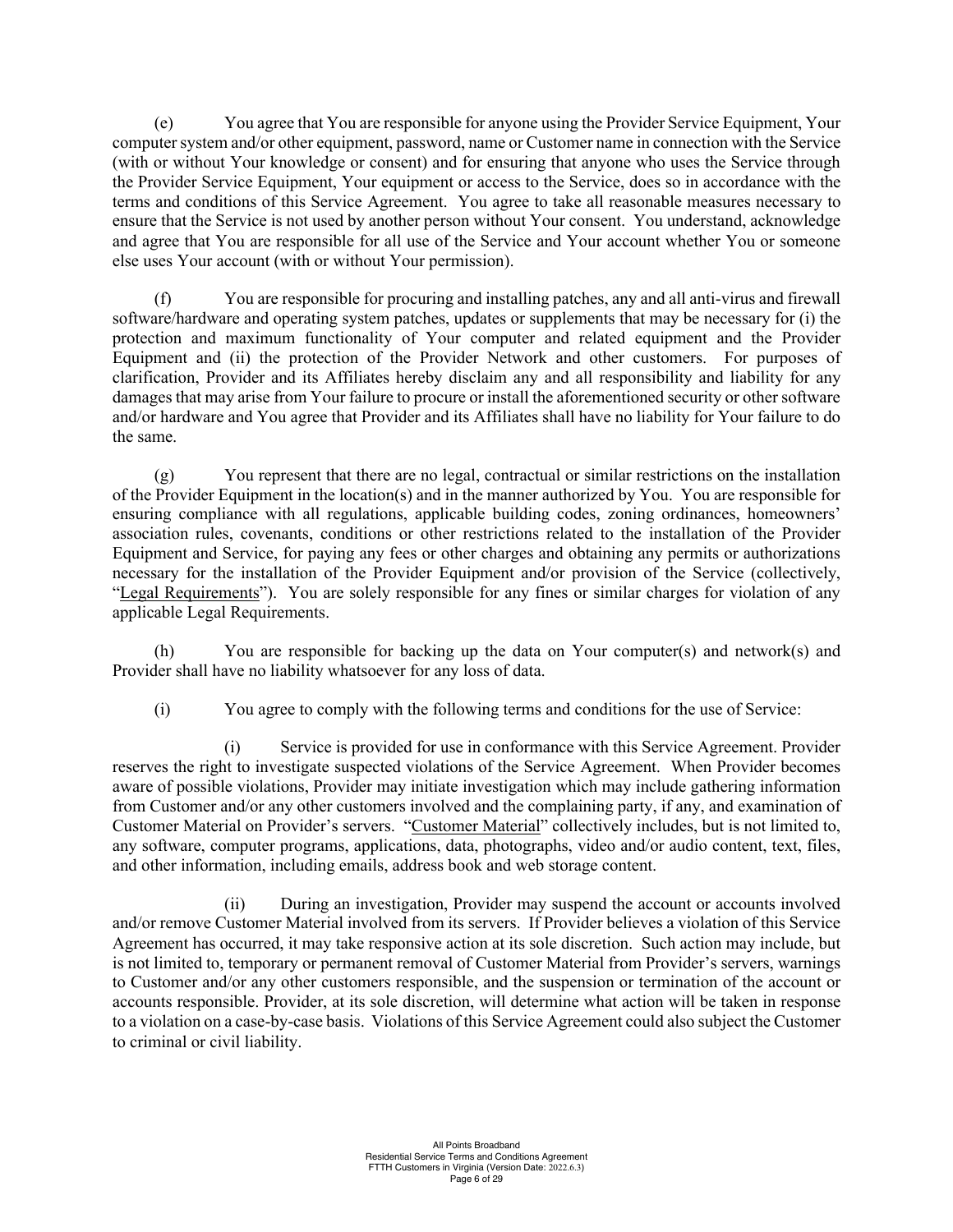(j) You agree to comply with the following terms for the use of Customer Material:

(i) Lawful content in the public domain (e.g., images, video, audio, text, data, and programs) may be downloaded or uploaded using the Service. Customer may re-distribute content in the public domain. Customer assumes all risks regarding the determination of whether content is in the public domain.

(ii) Customer is prohibited from storing, distributing, or transmitting any unlawful content through the Service. Examples of unlawful content include but are not limited to direct threats of physical harm, child pornography, and copyrighted, trademarked and other proprietary material used without proper authorization. Customer may not post, upload, or otherwise distribute copyrighted content without the consent of the copyright holder. The storage, distribution, or transmission of unlawful content could subject Customer to criminal as well as civil liability, in addition to the actions outlined in Section 5(i) above.

(iii) Customer represents that when Customer transmits, uploads, posts, or submits any Customer Material using the Service, Customer has, and will have, the legal right to do so and that Customer's use of such Customer Material does not, and will not, violate any copyright or trademark laws or any other third party rights.

(iv) Customer agrees that if Customer's Service is terminated for any reason, Provider has the right to immediately delete all Customer Material stored in or for Customer's account without further notice to Customer.

# 6. **THE SERVICE AND PRIVACY**

(a) Provider has established a Privacy Policy ("Privacy Policy"), which governs Provider's collection, use, disclosure, management and security related to Customer's Personal Information. Customer agrees that Customer received a copy of the then-in-effect Privacy Policy at the time Customer approved this Service Agreement. Subject to Section 18(g) herein, Provider may update or amend the Privacy Policy at any time without Customer's prior consent. Provider will, however, provide notice of any such changes or amendments as stated in Our Privacy Policy. You understand, acknowledge and agree that Your continued use of the Service after notice of any changes or amendments have been provided will indicate Your acceptance of such changes, except where further steps are required by applicable law. All such updates or amendments shall be deemed to be incorporated by reference into this Service Agreement. Provider will maintain a copy of the then-current Privacy Policy on Provider's website and will provide Customer with a copy of then-current Privacy Policy upon request.

(b) Provider has no obligation to monitor content transmitted by use of, or other information related in any way to the provision or receipt of, the Service. However, Customer agrees that Provider has the right to monitor the Service and any and all information or Customer Material transmitted through the Service or by use of the Provider Equipment and information available to Provider regarding Customer's computer and other equipment in accordance with this Service Agreement. Provider has the right at all times and without notice to remove, restrict access to or make unavailable any information or content residing on Provider's, its Affiliates' or their Operational Service Providers' servers. Provider has the right to monitor, review, retain or disclose any content or other information in Provider's possession about or related to Customer (including, without limitation, Customer Information), Customer's use of the Service, or otherwise, as necessary to satisfy any applicable law, or otherwise as Provider deems necessary or appropriate in Provider's sole discretion.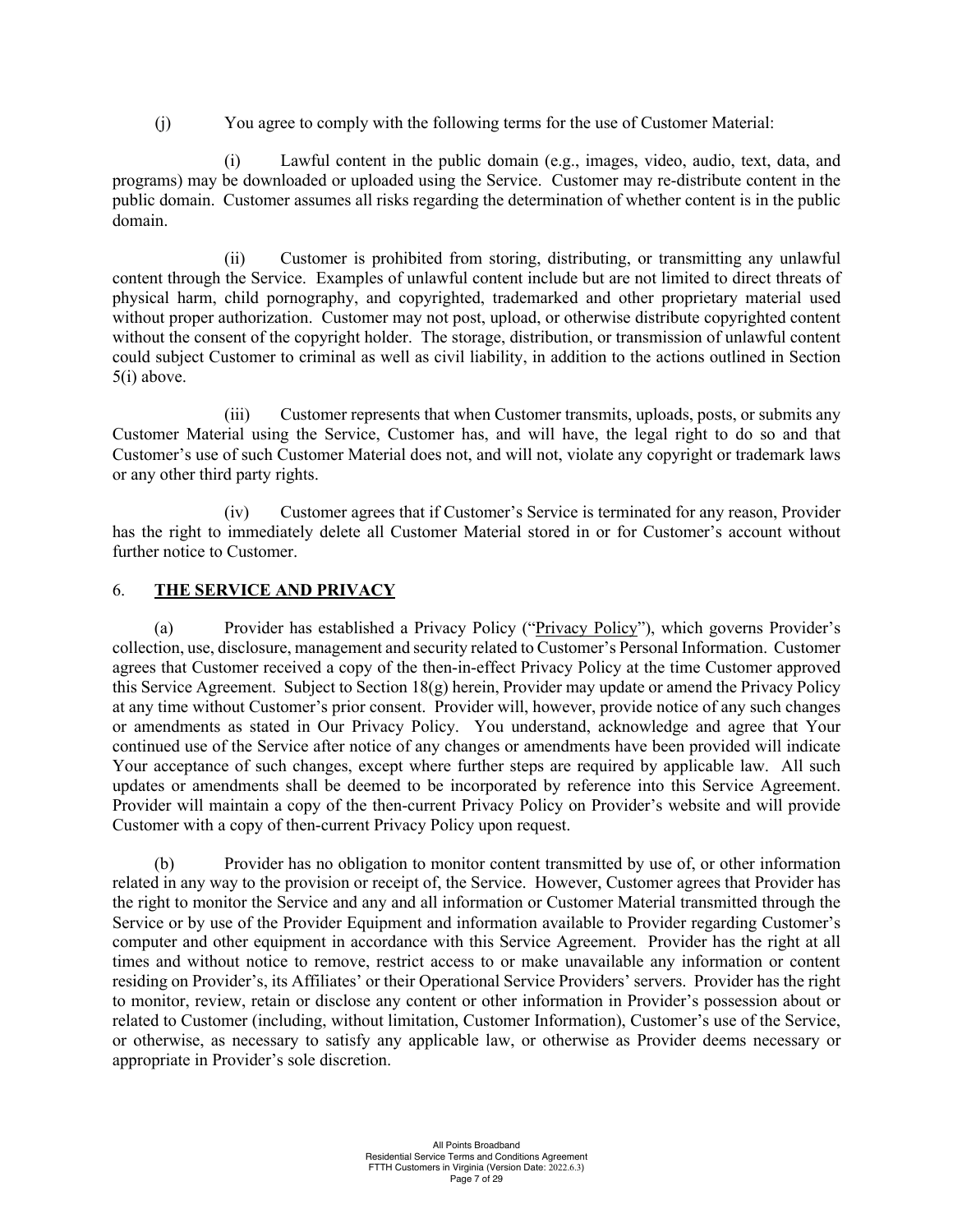(c) Provider may require that Customer use a username and password combination or other reasonable procedures to confirm Customer's identity when requesting or otherwise accessing account information, making changes to the Service or performing other functions related to the Service through Provider's authorized Customer service channels. Customer may also choose to designate one or more authorized users of Customer's account (each, an "Authorized User"), who will be permitted to access Customer's account information and make certain changes to Customer's account. Customer will be solely liable for any and all action or inaction by any Authorized User.

# 7. **SYSTEM SECURITY**

(a) Customer is solely responsible for maintaining the security of Customer's computer(s)/device(s) and data and protection of Customer's User ID, password, Personal Information and other data. Provider strongly recommends the use and appropriate updating of commercial anti-virus, antispyware, firewall software, and encryption of data, to the extent feasible.

(b) Customer is prohibited from utilizing the Service to compromise the security of, or otherwise tamper with, Provider's system resources or accounts on any of Provider's computers, routers, switches, servers, modems, or any other equipment owned and/or operated by Provider at any site. Use or distribution of tools designed for compromising security is prohibited. Examples of such tools include but are not limited to password guessing programs, cracking tools, and network probing tools. Any attempt to access any of Provider's assets, other than as expressly permitted by this Service Agreement and as necessary for Customer to utilize the Service, is strictly prohibited.

(c) Provider reserves the right to release the login name(s) (or other identifying information) of customers, including Customer, involved in violating system security to system administrators at other sites in order to assist them in resolving security incidents. Provider will also fully cooperate with law enforcement authorities in investigating suspected lawbreakers, subject to Provider's Privacy Policy and applicable law.

# 8. **ACCEPTABLE USAGE AND PROHIBITED INTERNET SERVICE ACTIVITIES**

(a) Customer agrees that Customer shall only use the Service for Acceptable Uses of Internet Services. Customer further agrees that Customer shall not use the Service for Prohibited Internet Services Activities.

(b) "Acceptable Uses of Internet Service" is hereby defined as the normal and lawful activities associated with the use of the Internet, including but not limited to usage of Provider's systems and network facilities for accessing the World Wide Web.

"Prohibited Internet Service Activities" is hereby defined as activities that are specifically prohibited by Provider, including, but not limited to, the following:

(i) Background and/or server-type applications or processes – Such applications and processes include, but are not limited to, IRC bots, HTTP servers, MUDs, and any similar processes, unless We specifically agree to such application or process.

(ii) Attempts to compromise system and/or network security – Programs such as packet sniffers, password crack programs, and similar utilities found to be running from Customer's account are prohibited. This also includes attempts to hack into non-Provider systems.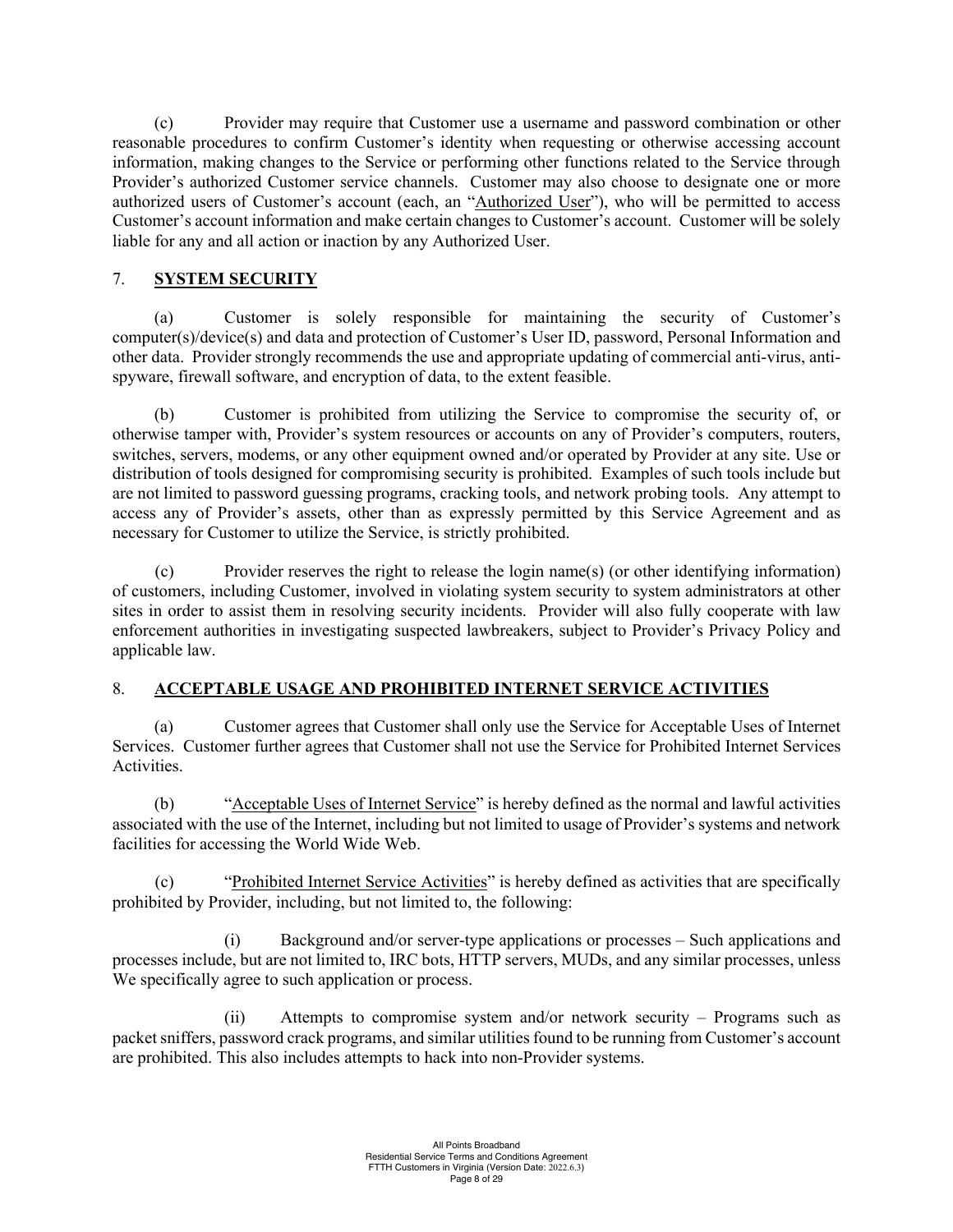(iii) Sharing of accounts – Sharing Customer's Service with another party for purposes of avoiding payment for a second service is strictly prohibited. Customer may connect multiple computers/devices within a single location to Customer's modem, router, and/or radio to access the Service, but only through a single Provider-issued IP address.

(iv) Email abuse – Email abuse typically comes in one of three forms, the transfer of a message to unsolicited individuals, the sending of harassing and/or threatening messages to other users, and the forging of email addresses so as to make the email appear to be from another user.

(v) Other abusive behavior – Similar to email abuse, includes forging of addresses, harassment/threats, the posting of the same message to multiple newsgroups (spamming), as well as the posting of information in groups where it is not relevant and unwanted.

## 9. **PENALTIES FOR VIOLATIONS OF SERVICE AGREEMENT**

(a) If Customer engages in any Prohibited Internet Service Activities as defined in Section 8 herein, Customer's account will be subject to immediate termination and Customer may be subject to any and all criminal and civil penalties available under the law. Provider reserves the right to modify and/or disable Service at any time the Customer violates this Service Agreement.

(b) Provider will not reimburse Customer when Service has been suspended or disabled due to violations of this Service Agreement.

(c) If Service is disconnected for non-payment, We are not obligated to re-connect Your Service. However, if You desire re-connection, and We agree to do so, You agree to pay the then-applicable re-installment fee plus any amount past due.

# 10. **SOFTWARE LICENSES AND THIRD PARTY SERVICES**

(a) Provider, directly or through its Affiliates, may provide Customer, or otherwise allow Customer to access, software for use in connection with the Service which is owned by Provider or its third party licensors, third party suppliers, and Operational Service Providers ("Software"). Such Software may be subject to an additional fee. Provider reserves the right periodically to update, upgrade, or change the Software remotely or otherwise and to make related changes to the settings and software on Customer's computer(s)/device(s) or other equipment, and Customer agrees to permit such changes and access to Customer's computer(s)/device(s) and other equipment. Customer may use the Software only in connection with the Service and for no other purpose.

(b) Certain Software may be accompanied by an end user license agreement ("EULA") from Provider or a third party. Provider's use of the Software is governed by the terms of that EULA and by this Service Agreement, where applicable. Customer may not install or use any Software that is accompanied by or includes a EULA unless Customer first agrees to the terms of the applicable EULA.

(c) For Software not accompanied by a EULA, Customer is hereby granted a revocable, nonexclusive, non-transferable license by Provider or its applicable third party licensor(s) or Operational Service Provider(s) to use the Software (and any corrections, updates and upgrades thereto). Customer may not make any copies of the Software. Customer agrees that the Software is confidential information of Provider or its third party licensor(s)/Operational Service Provider(s) and that Customer will not disclose or use the Software except as expressly permitted herein. The Software contains copyrighted material, trade secrets, patents, and proprietary information owned by Provider or its third party licensor(s)/Operational Service Provider(s). Customer may not de-compile, reverse engineer, disassemble,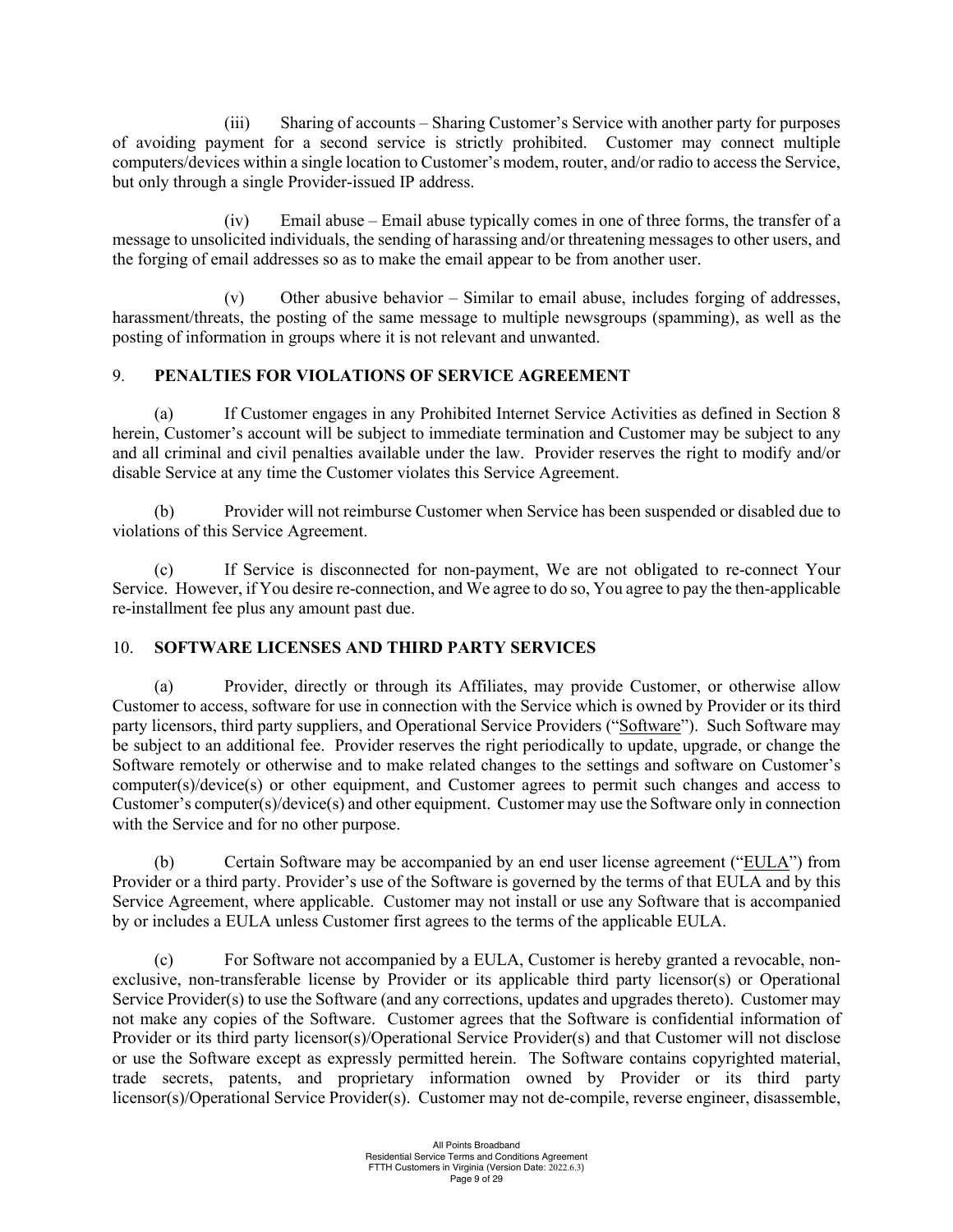attempt to discover any source code or underlying ideas or algorithms of the Software, otherwise reduce the Software to a human readable form, modify, rent, lease, loan, use for timesharing or service bureau purposes, reproduce, sublicense or distribute copies of the Software, or otherwise transfer the Software to any third party. Customer may not remove or alter any trademark, trade name, copyright or other proprietary notices, legends, symbols, or labels appearing on or in copies of the Software. Customer is not granted any title or rights of ownership in the Software. Customer acknowledges that this license is not a sale of intellectual property and that Provider or its third party licensor(s)/Operational Service Provider(s) continue to own all right, title and interest, including but not limited to all copyright, patent, trademark, trade secret, and moral rights, to the Software and related documentation, as well as any corrections, updates and upgrades to it. The Software may be used in the United States only, and any export of the Software is strictly prohibited.

## 11. **YOUR PAYMENT OBLIGATIONS**

Failure to fulfill any payment obligations in a timely manner as provided herein will be considered to be a violation of this Service Agreement.

Initial Payment. When You sign up for the Service, You will be required to make an initial payment (the "Initial Payment") to confirm Your order for Service, which will include, at a minimum, an estimated payment of the "Installation Fee" for Provider to install the Service at Your premises and such other amounts as are included in Your order for Service and maintained in Our records. The amount of the Initial Payment, including an itemized list of the elements included in such Initial Payment, will be provided to You prior to confirming Your order for the Service and will be reflected in Our records. You agree that the Initial Payment is to be paid in consideration of Provider's making the Service available on the terms and conditions set forth in this Service Agreement, that Provider has earned the Initial Payment in full and that the Initial Payment is not refundable. The entire Initial Payment must be received by Provider before Provider will install the Provider Network and/or the Service at Your premises.

(b) Recurring Monthly Charges. You agree to pay the applicable monthly service fees, including any equipment rental fees, for the Service and any Provider Service Equipment (collectively, the "Monthly Fees"), in advance, on or before the first day of Your Monthly Billing Cycle. Your first "Monthly Billing Cycle" will begin on the date Your Service starts, which will be the date on which We have completed the installation of Your Service and confirmed that the Service is functional at Your premises, and each subsequent Monthly Billing Cycle will begin on the same day of the month for each subsequent month. Your aggregate Monthly Fees will be provided to You before You confirm Your order for Service and will be maintained in Our records thereafter. For each Monthly Billing Cycle with respect to which You do not pay on time (including without limitation if Your Monthly Fees are not received by Provider on or before the first day of the Monthly Billing Cycle), You agree to pay the "Billing Administrative Fee" as established by Provider from time to time. You and Provider specifically agree that the Billing Administrative Fee is not a late fee, but rather is intended to compensate Provider for its additional expense incurred in processing irregular payments, and may be changed at any time without notice to You.

(c) Provider shall not be obligated to provide the Service during Monthly Billing Cycles for which You have not paid the applicable Monthly Fees in advance. If at any time Your account has past due amounts or upon Your violation of this Service Agreement (including any documents incorporated by reference herein), Provider may, in Provider's sole and absolute discretion, suspend provision of the Service to You and/or terminate this Service Agreement. Amounts are past due if not paid before the first calendar day of Your Monthly Billing Cycle. You understand, acknowledge and agree that Provider is not required to provide notice before suspending the Service and/or terminating this Service Agreement, and Provider will not be liable to You or any Authorized User for any such suspension or termination or any damages that may result therefrom. In the event that Your Service is suspended or terminated, We reserve the right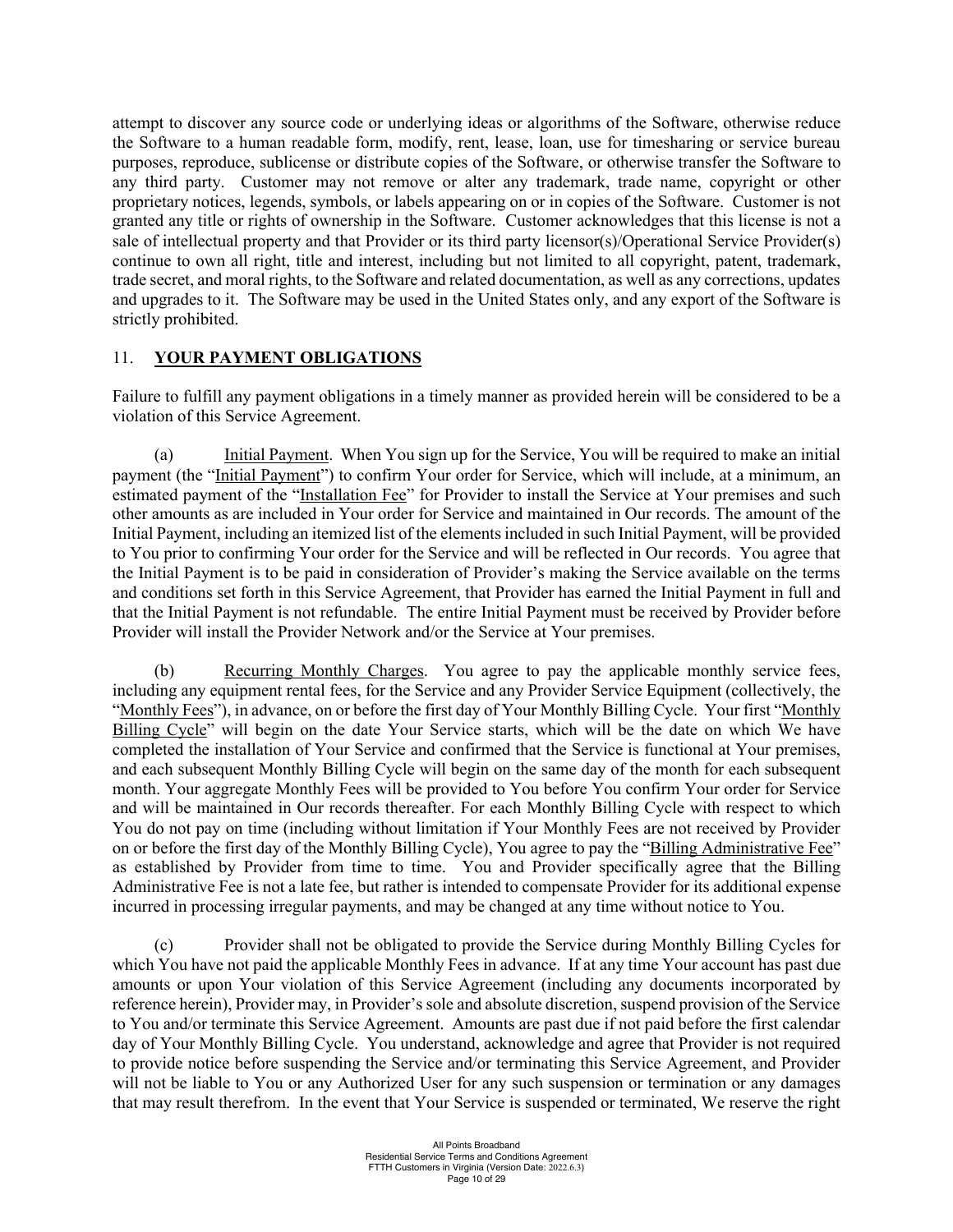to charge Our then-current fees relating to such suspension or termination, which may include a reactivation fee should You decide to resume Your Service, as published on Our website.

(d) When You confirm Your order for Service, You will be required to confirm the initial term for Your Service, which will be a period of one year from the date on which Your Service begins, unless a different period is selected (the "Initial Contract Term"). Upon expiration of the Initial Contract Term, unless You provide written notice to Us, You agree to pay the applicable Monthly Fees on a month-tomonth basis under Provider's terms and conditions then in effect. In the event You terminate the Service prior to the expiration of the Initial Contract Term, You will pay Provider an "Early Termination Fee" in an amount equal to (a) the number of months remaining in the Initial Contract Term, times (b) the Monthly Fees payable as of the time of termination. Such Early Termination Fee shall be due and payable immediately upon termination of the Service.

(e) Adjustments to the Installation Fee. In connection with Your order for Service, You will be charged an Installation Fee based on the standard installation costs for Our Service. If Provider determines, in its sole discretion, that installing Service to Your service location requires more than what is included in our standard installation, Provider, its Affiliates and/or their contractors will notify You of the additional costs associated with such installation and request Your acceptance of such installation costs as a condition to proceeding ("Long Drop"). A Long Drop will most commonly be required in circumstances where there is a longer-than-normal distance between Your premises and the nearest utility pole and/or where We are required to bury the fiber to Your premises; however, other circumstances may necessitate a Long Drop. Upon notification that Long Drop is required, You will have ten (10) business days to notify Provider of Your acceptance. If You do not agree to the Long Drop within ten (10) business days, You shall be deemed to have cancelled the Service without further liability. If You agree to the Long Drop, You and Provider will execute such documentation as Provider, in its reasonable discretion, determines is necessary to authorize such Long Drop.

## (f) Adjustments to the Monthly Fees.

(i) Customer Adjustments. You may upgrade Your Service or add additional Provider Service Equipment at any time by using the Customer Portal or by contacting Customer Support as set forth in Section 18(h) below. Following Your Initial Contract Term You may downgrade Your Service or return certain Provider Service Equipment at any time by using the Customer Portal or by contacting Customer Support as set forth in Section 18(h) below. You will be required to approve the adjustment to Your Monthly Fees in connection with any change to Your Service level or to Your Provider Service Equipment, which changes (and the associated Monthly Fee adjustment) will be reflected in Our records.

(ii) Provider Adjustments. During Your Initial Contract Term, Provider will not increase the Monthly Fees for Your Service or Provider Service Equipment or reduce Your Service level without Your consent; provided, however, Provider reserves the right to increase Your Monthly Fees as necessary to reflect increases in fees or taxes payable by Provider or its Affiliates with respect to Your Service or Provider Service Equipment. Following Your Initial Contract Term, the Monthly Fees for Your Service and Provider Service Equipment may be adjusted from time to time to reflect Provider's thencurrent retail rate for the applicable Service level and Provider Service Equipment as set forth above. You will be notified of any adjustment(s) to Your Monthly Fees, which adjustment(s) will be reflected in Our records.

(g) You also agree to pay all applicable federal, state, and local taxes and fees, including, but not limited to, those imposed after the date of acceptance of this Service Agreement and Your order for Service.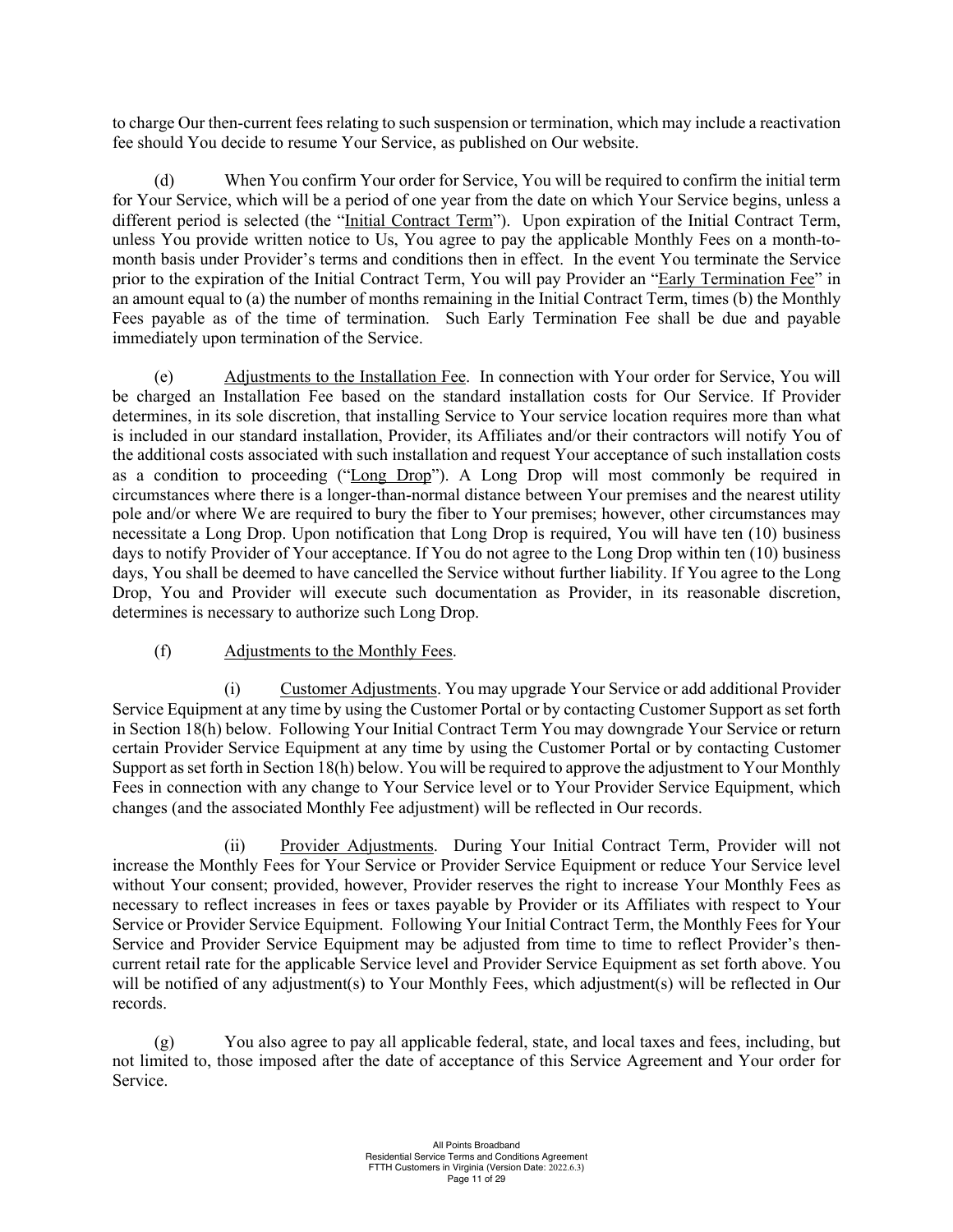(h) Credit Cards; Direct Debit/Electronic Funds Transfer. Subject to acceptance by Provider, You may opt to authorize Provider (or its Affiliate) to charge all amounts payable by You to Provider via Your credit card, direct debit, or electronic funds transfer. By choosing any of these options, You authorize Provider (or its Affiliate) to continue charging, debiting or transferring amounts due for all Monthly Fees (including, without limitation, monthly Service fees and Provider Service Equipment charges, as well as applicable taxes and fees), and any other charges incurred by You which are payable to Provider pursuant to this Service Agreement, until You withdraw consent. You agree to inform Provider immediately of any change in Your credit card (including without limitation, a change in expiration date), direct debit, electronic funds transfer or bank account information. 10 day period for changing payment: You may add a new payment method or revoke a previously authorized payment method at any time; provided, however, that any revocation of an existing authorized payment method shall not take effect until ten (10) business days after notice is provided to Us of such revocation, during which time We may continue to charge such payment method. Use of any credit card to pay for the Service is governed by the applicable card issuer agreement. If We do not receive payment from Your credit card issuer, You agree to pay all amounts due upon demand. If You pay by check You authorize Us to collect Your check electronically. You agree that You may not amend or modify this Service Agreement with any restrictive endorsements (such as "paid in full"), or other statements or releases on or accompanying checks or other payments accepted by Us and any such notations shall have no legal effect.

(i) Electronic Invoices. All invoices will be delivered to Customer through the Customer Portal. Provider will notify Customer by email and/or text message (using Customer's information on file with Provider) that an invoice has been prepared and is available in the Customer Portal.

# 12. **DISCLAIMER OF WARRANTIES**

(a) YOU EXPRESSLY AGREE THAT YOU USE THE SERVICE AND THE PROVIDER EQUIPMENT AT YOUR SOLE RISK. THE SERVICE AND PROVIDER EQUIPMENT ARE PROVIDED ON AN "AS-IS" AND "AS AVAILABLE" BASIS AND EXCEPT TO THE LIMITED EXTENT SPECIFICALLY SET FORTH IN SECTION 4 HEREIN, IF APPLICABLE, WITHOUT WARRANTIES OF ANY KIND, WHETHER EXPRESS OR IMPLIED, INCLUDING WITHOUT LIMITATION ANY WARRANTY OF TITLE, NON-INFRINGEMENT, FITNESS FOR A PARTICULAR PURPOSE, OR MERCHANTABILITY. NEITHER PROVIDER NOR ITS AFFILIATES, AGENTS, OPERATIONAL SERVICE PROVIDERS, THIRD PARTY SUPPLIERS OR SOFTWARE LICENSORS WARRANTS: (I) TO UNINTERRUPTED, TIMELY OR SECURE USE OF SERVICE; (II) THAT THE SERVICE WILL MEET CUSTOMER'S REQUIREMENTS; (III) THAT THE SERVICE WILL BE ERROR-FREE OR FREE OF ANY VIRUSES, WORMS, SPAM, POP-UP ADVERTISING, SPYWARE, ADWARE OR OTHER HARMFUL COMPONENTS, EVEN IF COUNTERMEASURES HAVE BEEN DEPLOYED; OR (IV) THAT ANY PERSONAL INFORMATION, NON PERSONAL INFORMATION, DATA OR FILES CUSTOMER SENDS OR RECEIVES VIA THE SERVICE WILL BE TRANSMITTED IN UNCORRUPTED FORM, WITHIN A REASONABLE TIME, OR FREE FROM UNAUTHORIZED ACCESS BY OTHERS OR THAT OTHER USERS WILL BE UNABLE TO GAIN ACCESS TO CUSTOMER'S COMPUTER, DEVICE OR OTHER EQUIPMENT. THIS INCLUDES, BUT IS NOT LIMITED TO, INCIDENTS OF FILE SHARING, PRINT SHARING OR USE OF OTHER MEANS THAT ENABLE INTERNET USERS TO GAIN ACCESS TO YOUR COMPUTER, DEVICE, OTHER EQUIPMENT OR TO THE PROVIDER NETWORK OR PROVIDER EQUIPMENT, OR TO MONITOR YOUR ACTIVITY AND CONDUCT WHILE USING THE SERVICE. NO ADVICE OR INFORMATION, WHETHER ORAL OR WRITTEN, OBTAINED BY CUSTOMER FROM PROVIDER SHALL CREATE ANY WARRANTY NOT EXPRESSLY MADE HEREIN. SOME STATES DO NOT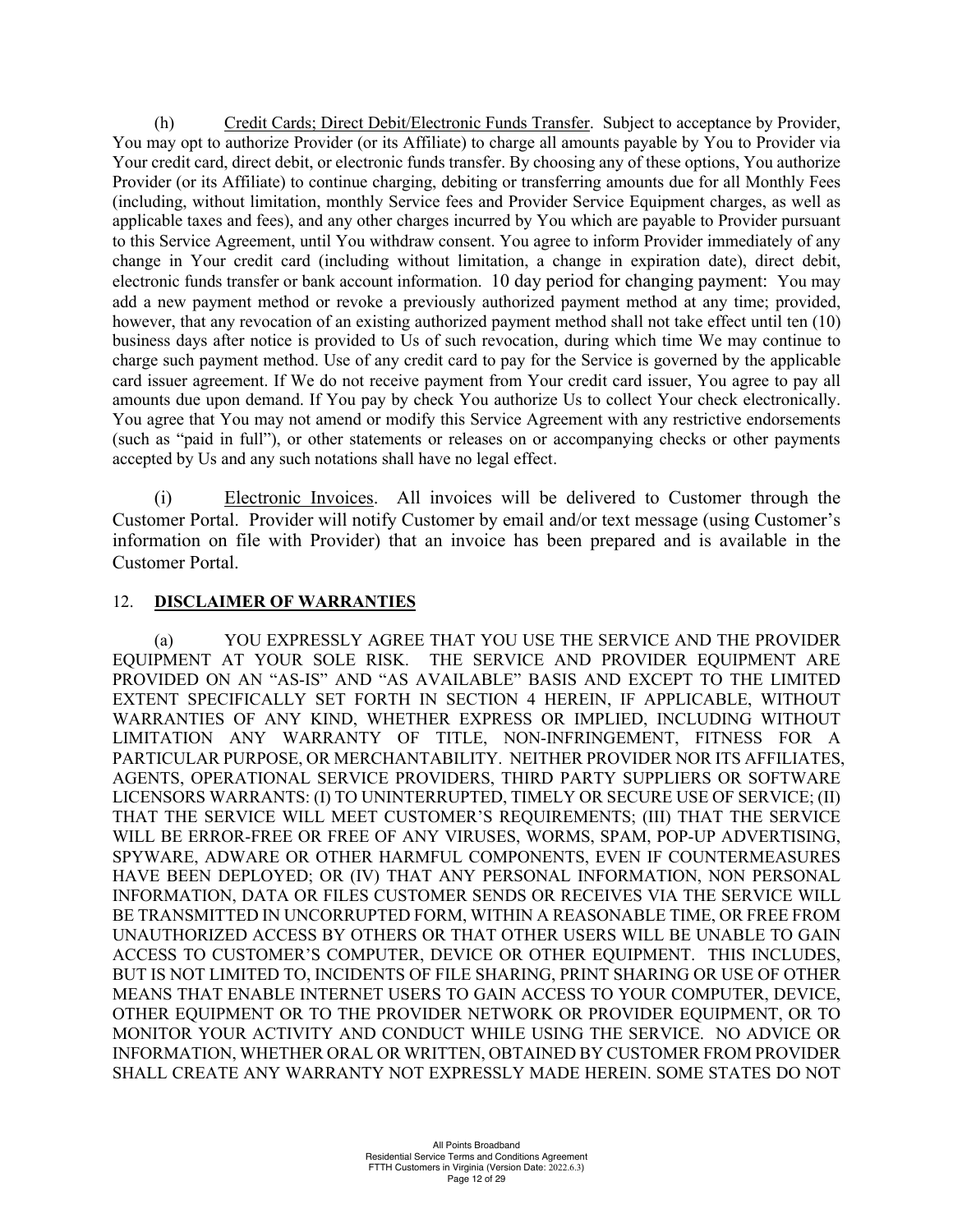#### ALLOW LIMITATIONS ON THE SCOPE OF A LIMITATION OF WARRANTY OR HOW LONG AN IMPLIED WARRANTY LASTS, SO THE ABOVE LIMITATIONS MAY NOT APPLY TO YOU.

(b) In addition Provider may, in its sole discretion, make available to You security software, such as anti-virus software, firewall software, "pop-up" advertising blocking software, parental control software, anti-spyware or anti-adware software for Your use on Your computer system(s) in conjunction with the Service. Any such security software provided by Provider to You is intended to provide only a minimal level of protection to Your computer system(s). YOU UNDERSTAND, ACKNOWLEDGE AND AGREE THAT PROVIDER AND ITS AFFILIATES, AGENTS, THIRD-PARTY SUPPLIERS AND LICENSORS OF ANY SUCH SECURITY SOFTWARE, DO NOT GUARANTEE ITS ACCURACY, EFFICACY OR PERFORMANCE. YOU UNDERSTAND AND AGREE THAT PROVIDER AND ITS AFFILIATES, AGENTS, THIRD PARTY SUPPLIERS AND LICENSORS ARE NOT RESPONSIBLE FOR ANY DAMAGE TO YOUR COMPUTER SYSTEM(S) (OR THE INFORMATION STORED THEREIN) THAT MAY RESULT FROM USE OF THE SECURITY SOFTWARE OR FROM ITS NON-PERFORMANCE.

(c) EXCEPT AS SPECIFICALLY SET FORTH IN THIS SERVICE AGREEMENT, YOU UNDERSTAND AND AGREE THAT NEITHER PROVIDER NOR ITS AFFILIATES, AGENTS, OPERATIONAL SERVICE PROVIDERS OR THIRD PARTY SUPPLIERS GUARANTEE THAT ANY PARTICULAR AMOUNT OF BANDWIDTH ON THE PROVIDER NETWORK OR THAT ANY SPEED OR THROUGHPUT OF YOUR CONNECTION TO THE PROVIDER NETWORK WILL BE AVAILABLE TO YOU. You understand, acknowledge and agree that the availability and speed of the Service provided at Your premises may vary depending upon a number of factors, including Your computer system(s), associated equipment and other devices accessing the Service, Internet traffic, and other factors such as system capacity limitations, governmental actions, events beyond Provider's control and system failures, modifications, upgrades and repairs.

(d) You understand, acknowledge and agree that Provider may in the future offer other customers on the Provider Network service with specific minimum service standards (including, without limitation, minimum standards for speed, bandwidth, latency or availability) (such minimum service standards that may be offered in the future, the "Future Enhanced Service"). You further understand, acknowledge and agree that Provider shall be under no obligation to provide any Future Enhanced Service to You unless and until Provider and You have entered into a new agreement with respect to such Future Enhanced Service, which agreement may include, without limitation, such increased or modified monthly fees and additional terms and conditions as Provider and You may agree.

(e) You understand, acknowledge and agree that Provider may use various tools and techniques in order to efficiently manage the Provider Network and to ensure compliance with Provider's Open Internet Statement and Section 8 above (such tools and techniques, "Network Management Tools"). These may include detecting malicious traffic patterns and preventing the distribution of viruses or other malicious code or managing network resources through techniques such as limiting the number of simultaneous peer-to-peer sessions that You may conduct, limiting the aggregate bandwidth available for certain usage protocols such as peer-to-peer and newsgroups, and such other Network Management Tools as Provider may from time to time determine appropriate. You also understand, acknowledge and agree that Provider may update and test any element of the Service and/or the Provider Network on a regular basis. You understand that by using the Service, You agree to be included in any such testing without notice.

You understand, acknowledge and agree that, to allocate bandwidth across all of its Customers, Provider may employ traffic-management technology, including but not limited to packet-reset technology, which technology may materially slow the uploading of certain files.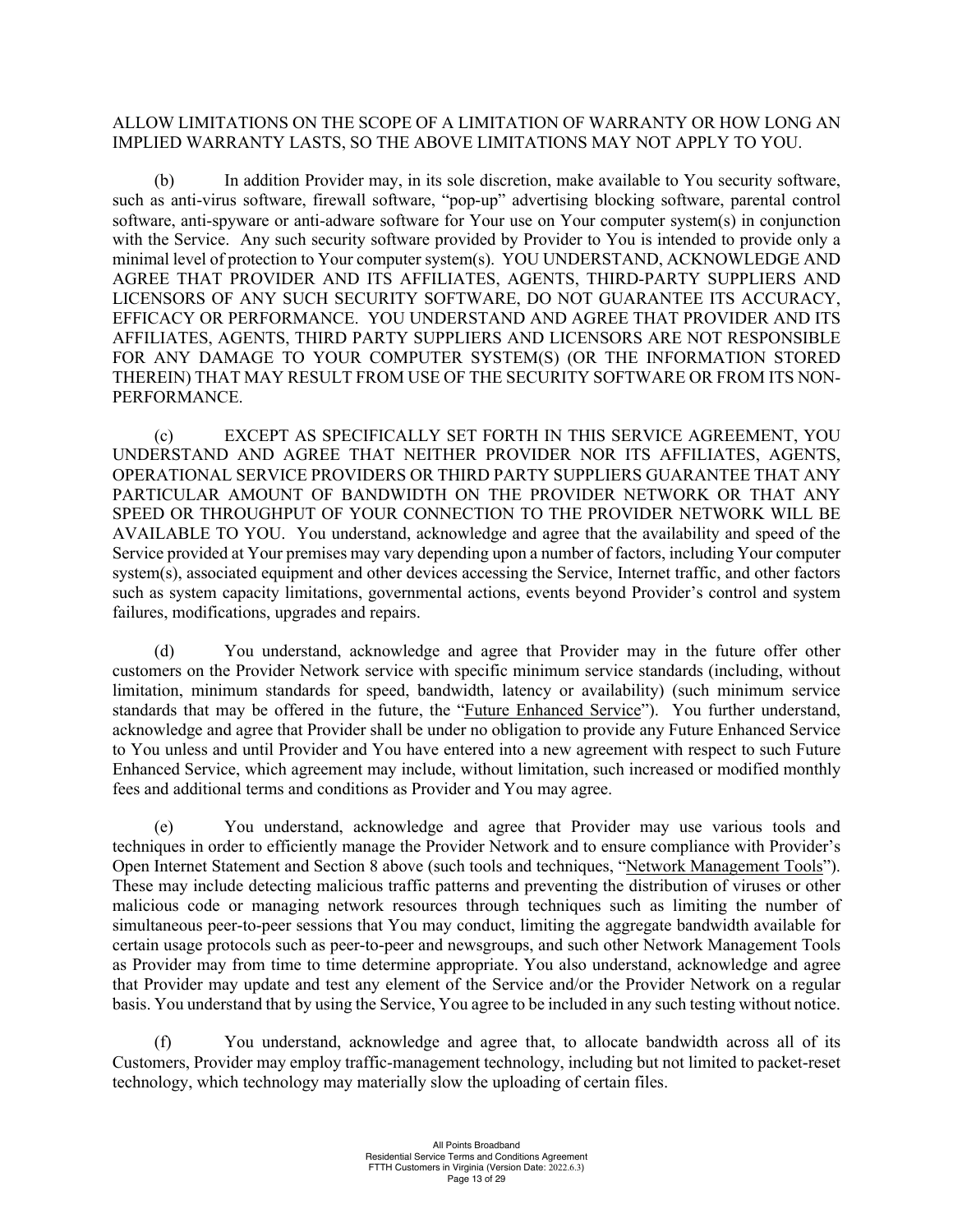(g) You understand, acknowledge and agree that Provider does not warrant that Service descriptions, information, graphic depictions, fees, product and or other components of the Service are accurate, reliable, updated, current, complete or error-free. Despite Our efforts, it is possible that a price for the Service (or a component of Our Service) offered on Our website, or the Service description may be inaccurate in some part. In the event We determine that a Service contains an inaccurate price or description, We reserve the right to take any action We deem reasonable and necessary, in Our sole discretion, to rectify the error, including without limitation, canceling Your order, unless prohibited by law. We may make improvements or changes to any of Our information, or Services described on Our websites at any time without notice. You agree to notify Us immediately if You become aware of any pricing or descriptive errors or inconsistencies with any Services You order and to comply with any corrective action that We may take.

(h) THIS SERVICE AGREEMENT GIVES YOU SPECIFIC LEGAL RIGHTS, AND YOU MAY HAVE OTHER RIGHTS WHICH VARY FROM STATE TO STATE.

## 13. **LIMITATION OF LIABILITY**

(a) LIMITATION OF STATUTE OF LIMITATIONS. YOU MUST BRING ANY CLAIM OR LAWSUIT WITHIN ONE (1) YEAR AFTER THE DATE ON WHICH THE CLAIM OR SUIT ARISES.

(b) TO THE FULLEST EXTENT ALLOWED BY APPLICABLE LAW, IN NO EVENT SHALL PROVIDER OR ITS AFFILIATES, AGENTS, OPERATIONAL SERVICE PROVIDERS, THIRD PARTY LICENSORS OR THIRD PARTY SUPPLIERS, OR EACH OF THEIR RESPECTIVE OFFICERS, DIRECTORS, MANAGERS, EMPLOYEES, REPRESENTATIVES, OR AGENTS, AND ANY OF THEIR SUCCESSORS AND ASSIGNS BE LIABLE WITH RESPECT TO THE SERVICE OR THE SUBJECT MATTER OF THIS SERVICE AGREEMENT UNDER ANY CONTRACT, NEGLIGENCE, TORT, STRICT LIABILITY OR OTHER LEGAL OR EQUITABLE THEORY. SOME STATES DO NOT ALLOW THE EXCLUSION OR LIMITATION OF INCIDENTAL OR CONSEQUENTIAL DAMAGES, SO THE LIMITATIONS AND EXCLUSIONS HEREIN MAY NOT APPLY TO YOU. IF ANY PART OF THIS LIMITATION ON LIABILITY IS FOUND TO BE INVALID OR UNENFORCEABLE FOR ANY REASON, THEN THE AGGREGATE LIABILITY OF PROVIDER UNDER SUCH CIRCUMSTANCES FOR LIABILITIES THAT OTHERWISE WOULD HAVE BEEN LIMITED SHALL NOT EXCEED ONE HUNDRED DOLLARS (\$100.00 US).

(c) ADDITIONALLY, PROVIDER WILL HAVE NO LIABILITY FOR THE FOLLOWING:

(i) FOR ANY AMOUNT IN THE IN EXCESS OF ONE HUNDRED DOLLARS (\$100.00 US);

(ii) FOR ANY THIRD-PARTY FEES OR CHARGES, INCLUDING BUT NOT LIMITED TO, BANKING FEES, OVERDRAFT FEES, MOBILE PHONE OR OTHER WIRE LINE CHARGES, TECHNICIAN CHARGES, OR OTHER SIMILAR CHARGES;

(iii) FOR ANY INDIRECT, INCIDENTAL, PUNITIVE, SPECIAL, EXEMPLARY, OR CONSEQUENTIAL DAMAGES OF ANY KIND WHATSOEVER;

(iv) FOR DATA LOSS OR COST OF PROCUREMENT OF SUBSTITUTE GOODS OR SERVICES;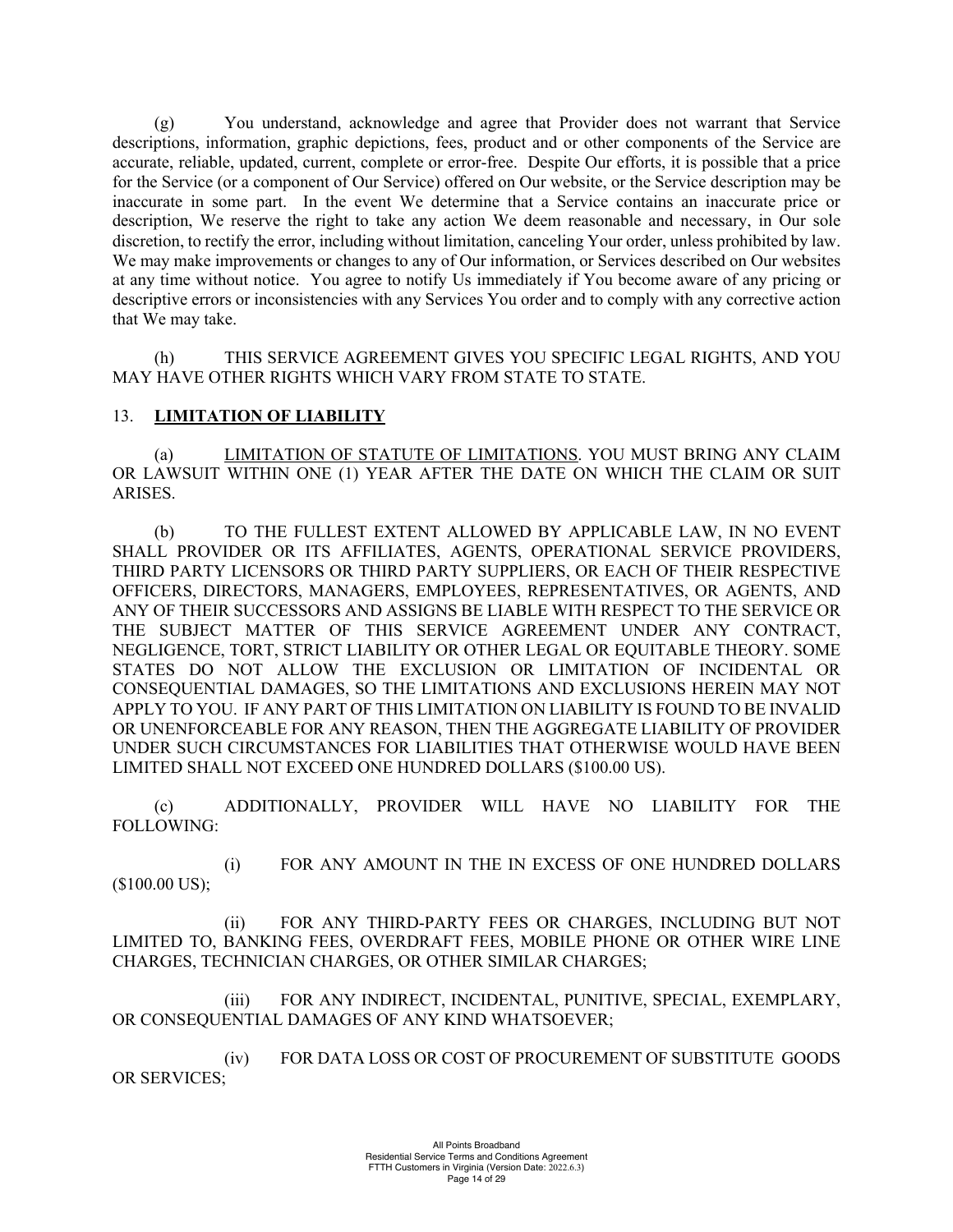## (v) ANY LACK OR BREACH OF SECURITY CUSTOMER OR ANY OTHER PARTY MAY EXPERIENCE OR BE EXPOSED TO WHILE USING THE SERVICE;

## (vi) FOR ANY MATTER BEYOND PROVIDER'S REASONABLE CONTROL;

(vii) FOR ANY INTERFERENCE OR INCOMPATIBILITY WITH OR DISRUPTION OF ANY NON-VOICE SYSTEMS, WHETHER CAUSED BY THE TELEPHONY SERVICE, INTERNET SERVICE, EQUIPMENT, OR OTHERWISE; OR

(viii) CUSTOMER'S USE OF THE SERVICE FOR OR IN CONNECTION WITH ANY HIGH-RISK OR UNLAWFUL USES, OR ANY USE THAT VIOLATES THIS SERVICE AGREEMENT.

(d) You understand, acknowledge and agree that Provider may block traffic to or from any source, including, without limitation, the deletion of any electronic mail, as it deems necessary to secure its network or eliminate spam. You agree that Provider shall be entitled to damages if You transmit or are otherwise connected with the transmission of spam. You agree that Provider is entitled to actual damages, however, if actual damages cannot be reasonably calculated, You agree to pay Provider liquidated damages of five dollars for each piece of spam transmitted from or otherwise connected with Your account.

(e) You understand, acknowledge and agree that when using the Service to access the Internet or any other online network or service, there are certain risks that may enable other Internet users to gain access to or use of Your computer(s) or other equipment. You are responsible for putting in place, and should put in place, all appropriate security measures when using the Service. You are responsible for any misuse of the Service that occurs through Your account, whether by a member of Your household or an authorized or unauthorized third party.

(f) This Section 13, Limitation of Liability, will survive termination or expiration of this Service Agreement, whether terminated by the Customer or the Provider, for any reason.

# 14. **AGREEMENT TO ARBITRATE**

(a) YOU AND PROVIDER AGREE TO ARBITRATE ALL DISPUTES AND CLAIMS BETWEEN YOU AND PROVIDER. The agreement between You and Provider to arbitrate all disputes and claims between them is intended to be broadly interpreted. It includes, but is not limited to: claims arising out of or relating to any aspect of the relationship between You and Provider, whether based in contract, tort, statute, fraud, misrepresentation or any other legal theory, claims that arose before this Service Agreement or any prior agreement (including, but not limited to, claims relating to advertising), claims that are currently the subject of purported class action litigation in which You are not a member of a certified class and claims that may arise after the termination of this Service Agreement. For the purposes of this Section 14, references to "You" include Your subsidiaries, affiliates, agents, employees, predecessors in interest, successors, and assigns, as well as all Authorized Users or unauthorized users or beneficiaries of the Service. **YOU AGREE THAT, BY ENTERING INTO THIS SERVICE AGREEMENT, YOU AND PROVIDER ARE EACH WAIVING THE RIGHT TO A TRIAL BY JURY OR TO PARTICIPATE IN A CLASS ACTION.** This Service Agreement evidences a transaction in interstate commerce, and thus the Federal Arbitration Act governs the interpretation and enforcement of this provision. This arbitration provision shall survive termination of this Service Agreement.

(b) A party who intends to seek arbitration must first send to the other, by certified mail, a written notice ("Arbitration Notice") using the notice details included in Section 18(h), as the same may be updated from time to time. The Arbitration Notice must (i) describe the nature and basis of the claim or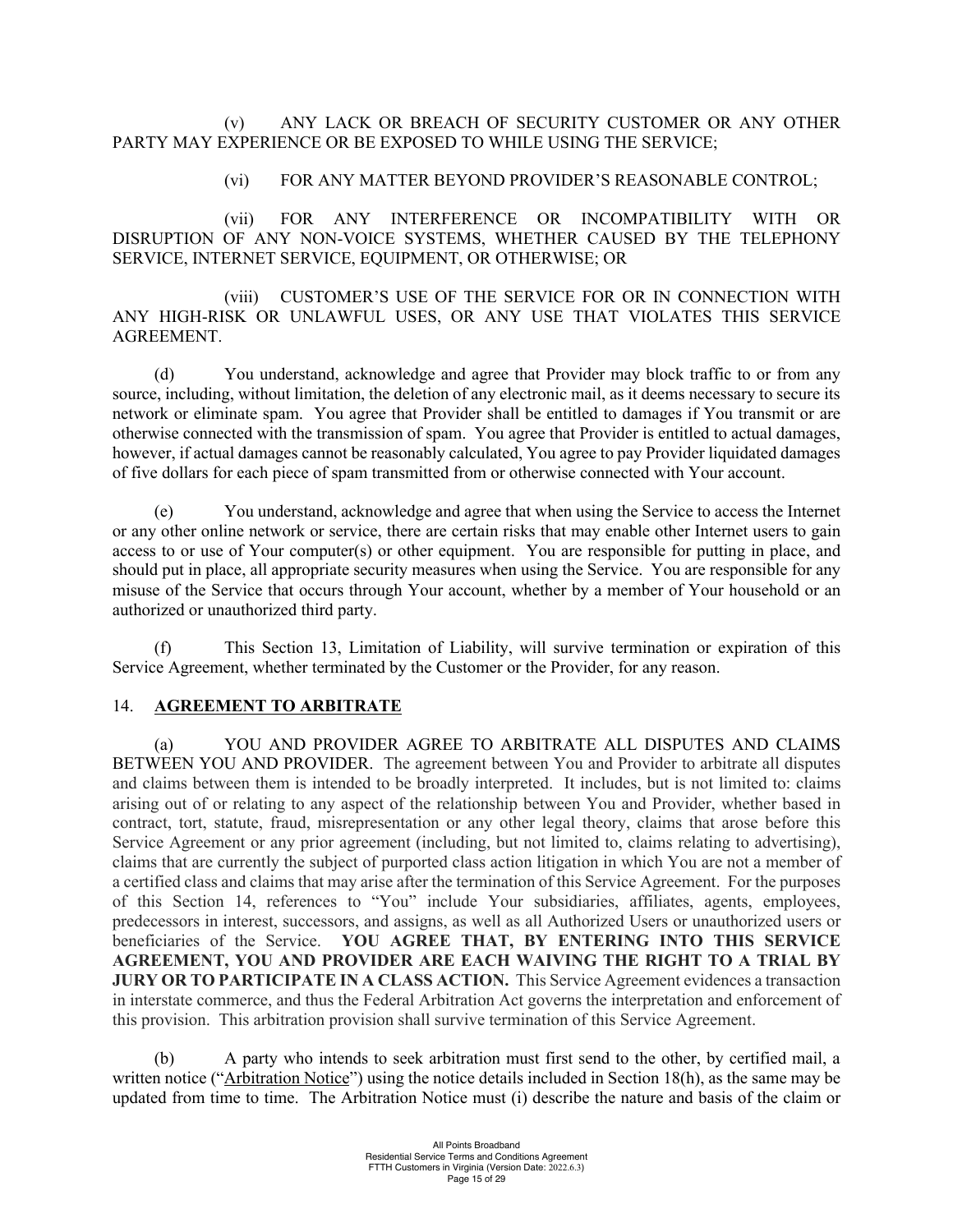dispute and (ii) set forth the specific relief sought. If You and Provider do not reach an agreement to resolve the claim within 60 calendar days after the Arbitration Notice is received, You or Provider may commence an arbitration proceeding. During the arbitration, the amount of any settlement offer made by Provider or You shall not be disclosed to the arbitrator until after the arbitrator determines the amount, if any, to which You or Provider is entitled.

(c) The arbitration shall be governed by the Commercial Arbitration Rules and the Supplementary Procedures for Consumer Related Disputes (collectively, "AAA Rules") of the American Arbitration Association (the "AAA"), as modified by this Service Agreement, and shall be administered by the AAA. The AAA Rules are available online at www.adr.org, by calling the AAA at 1-800-778-7879 or by written request to Provider. The arbitrator shall be bound by the terms of this Service Agreement. All issues are for the arbitrator to decide, except that issues relating to the scope and enforceability of the arbitration provision are reserved to the decision of a court of competent jurisdiction. Unless You and Provider agree otherwise, any arbitration hearings shall take place in the City of Richmond, Virginia. The right to a hearing shall be determined by the AAA Rules. Regardless of the manner in which the arbitration is conducted, the arbitrator shall issue a reasoned written decision sufficient to explain the essential findings and conclusions on which the award is based. The party initiating arbitration proceedings shall bear all the arbitration-related costs and expenses of both parties including, without limitation, legal fees and expenses.

(d) The arbitrator may award declaratory or injunctive relief only in favor of the individual party seeking relief and only to the extent necessary to provide relief warranted by that party's individual claim. YOU AND PROVIDER AGREE THAT EACH MAY BRING CLAIMS AGAINST THE OTHER ONLY IN ITS INDIVIDUAL CAPACITY, AND NOT AS A PLAINTIFF OR CLASS MEMBER IN ANY PURPORTED CLASS OR REPRESENTATIVE PROCEEDING. Further, unless both You and Provider agree otherwise, the arbitrator may not consolidate more than one person's claims, and may not otherwise preside over any form of a representative or class proceeding.

(e) Notwithstanding any provision in this Service Agreement to the contrary, You and Provider agree that if Provider makes any future change to this arbitration provision (other than a change to the address to which an Arbitration Notice is to be sent), You may reject any such change by sending Provider written notice within 30 days of the change. By rejecting any future change, You agree that You will arbitrate any dispute between You and Provider in accordance with the language of this provision.

## 15. **INDEMNIFICATION**

You agree to indemnify, defend and hold harmless Provider, its Affiliates, Operational Service Providers, agents, third party licensors and suppliers and their respective members, officers, directors, managers, employees, agents, representatives and contractors, and each of their successors and assigns (collectively, the "Provider Indemnitees") from and against all losses, expenses, damages and costs, (including reasonable attorneys' fees) and other claims brought against any Provider Indemnitee(s) related to Your use of the Service or any violation of this Service Agreement and all other documents incorporated herein by reference) including, but not limited to, claims that Your use of the Service infringed on the patent, copyright, trademark or other intellectual property right of any third party, Your violation of any law or the rights of another and claims resulting from Your negligence. You agree to pay any attorneys' fees incurred by Provider and/or any other Provider Indemnitee in connection with the defense of any such third-party claims. We reserve the right to assume the defense and control of any matter subject to indemnification by You, in which event You will cooperate with Us in asserting any available defenses.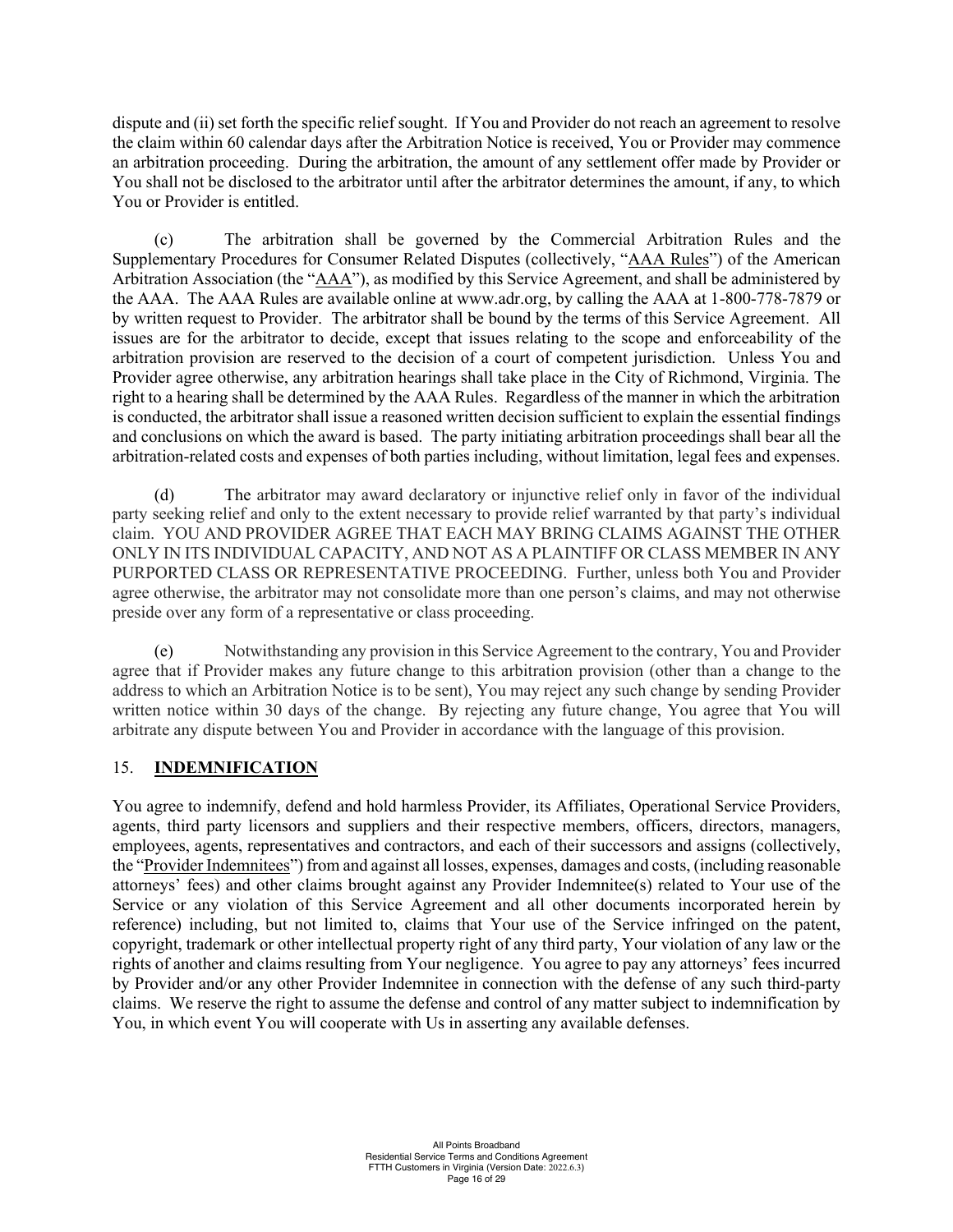#### 16. **TERMINATION OF THE SERVICE**

(a) IF YOU CANCEL THE SERVICE OR ANY ASPECT THEREOF FOR ANY REASON, PROVIDER SHALL NOT BE REQUIRED TO REFUND YOU ANY PORTION OF THE MONTHLY FEES PAID BY YOU FOR THE MONTH IN WHICH CANCELLATION OCCURS, UNLESS REQUIRED OTHERWISE BY STATE LAW.

You may terminate the Service at any time by following Provider's then-in-effect cancellation procedures, or by calling Provider at Provider's Customer Support telephone number as set forth on Provider's website; provided, however, that Provider may take reasonable steps to verify Your identity and authority before effecting such termination, which steps may include, without limitation, requiring Your written confirmation of such termination before the same shall be effective; and provided further, that any termination request received later than the tenth calendar day before the first day of the Your Monthly Billing Cycle shall not be effective until the end of Your next full Monthly Billing Cycle. Upon termination, You agree to pay any account balance and any applicable Early Termination Fee, and to return any Provider Service Equipment or pay the Equipment Non-Return Fee as set forth in Section 4(b) herein.

(c) The Service and all Service features are subject to availability on an ongoing basis. You understand that Provider may cease to offer the Service or any Service feature at any time, for any reason or no reason, and without notice to You. Without limiting the generality of the foregoing, Provider may suspend, disconnect or terminate the Service at any time without prior notice if Provider believes in its sole discretion that You have (i) failed to pay Your bill when due or (ii) threatened or harassed any Provider employee, agent or contractor.

(d) If the Service to You is disconnected for any reason or Service is suspended in accordance with this Service Agreement, Provider may charge You (i) for Service during the period of disconnection or suspension in accordance with applicable federal and state law and (ii) reasonable disconnection and reconnection fees.

(e) In the event that Your account is suspended, disconnected or terminated, no refund, including of fees paid by You to Provider, shall be granted. Moreover, Provider shall not be responsible for the return of data stored on Provider's servers. You agree that Provider has no obligation to visit Your home upon termination to reconfigure Your computer(s) or other equipment or for any other reason.

(f) Sections 3 through 8, and 11 through 19 herein shall survive any termination or expiration of this Service Agreement.

## 17. **ACKNOWLEDGMENTS AND CONSENTS REGARDING RECORDING OF COMMUNICATIONS, USE OF AUTOMATED DIALING SYSTEMS AND METHOD OF CONTACTING YOU**

(a) Recording of Communications. You acknowledge and agree that all communications between You and Provider and its Affiliates may be recorded or monitored by Provider and its Affiliates for quality assurance or other purposes, subject to applicable law.

(b) Consent to Phone Calls and Texts.

(i) General. You consent to receiving calls and texts from Provider, its Affiliates and/or their agents or vendors at the phone number You provide to Provider or its Affiliates verbally or via Our website, email or text (or the phone number that Provider issues to You in connection with voice service,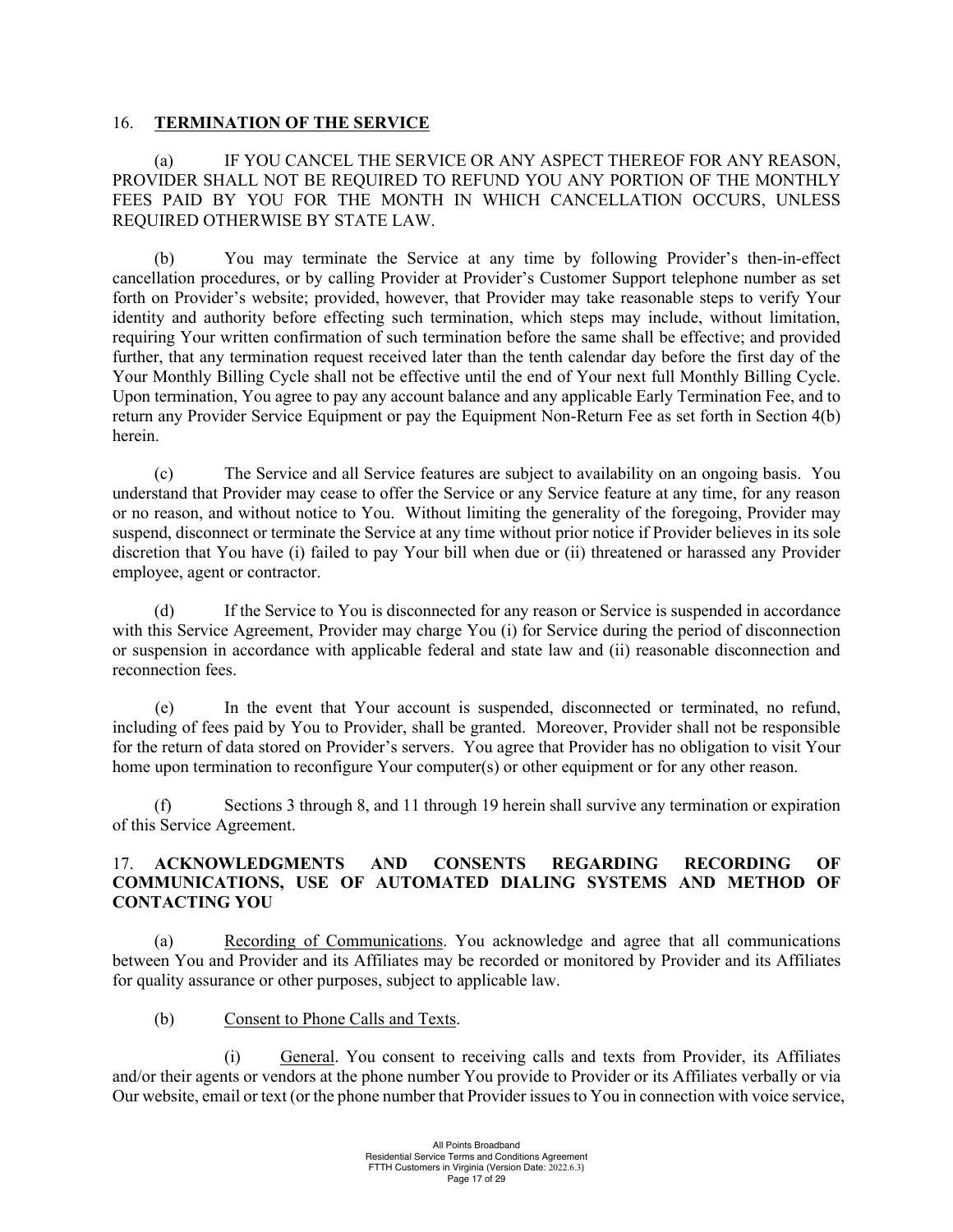if applicable), as part of our established business relationship, and regardless of whether the phone number is on the federal Do-Not-Call Registry (or state equivalent(s)), for any purpose, including sales, promotions, customer care and/or collections, placed by any means, including autodialed or prerecorded voice calls, and text messages. Consent is not a condition to purchase any goods or services. You may withdraw this authorization by contacting Us as set forth in Section 18(h) herein. Please note that We are permitted to send service-related text messages to customers such as service notifications, bill reminders, or outage and repair information without Your express authorization. You acknowledge that You are responsible for charges for incoming text messages on Your wireless phone(s). By providing a mobile phone number, You confirm that You are the current owner/subscriber of the mobile phone number provided or that the current owner/subscriber of this mobile phone number authorized You to provide this number (collectively, "Current Owner") to Provider or its Affiliates. You understand that by providing this mobile phone number, the Current Owner consents to being contacted by Provider, its Affiliates and/or their agents and vendors at the mobile number provided. You agree to notify Us immediately if there is any change in the information that You have provided to Us, including without limitation any change in Your telephone number or mobile telephone number. Failure to do so is a breach of this Service Agreement.

(ii) SMS Marketing Texts. In addition to the communications set forth above, Provider and its Affiliates may from time to time send You text message communications containing marketing and promotional materials about Our products and services. We will provide You the option of opting out of receiving future marketing text communications.

(c) Consent to Contact by Email. You consent to Provider and its Affiliates emailing You, at any email address that You provide to Provider, for any purpose, including the marketing of Our current and future services. If Your wireless or mobile provider charges You for receipt of such messages, You acknowledge and agree that You are responsible for paying such charges. You may revoke this authorization insofar as it relates to marketing messages at any time by calling or writing Customer Support, as set forth in Section 18(h). By signing up for electronic billing statements, You agree that Provider may communicate with You at the email address utilized for receipt of such electronic billing statements.

(d) Consent to Electronic Notice. You agree that unless otherwise specified, all notices required or contemplated hereunder will be provided by Provider by such means as Provider shall determine in its discretion. Without limiting the foregoing, You agree that Provider may provide any notices required or contemplated hereunder or by applicable law, including notice of changes to any of the following: 1) this Service Agreement; 2) Our Privacy Policy; or 3) Our rates and services, by electronic means (including email or online posting). An online version of this Service Agreement and Our Privacy Policy, as so changed from time to time, will be accessible at www.allpointsbroadband.com or another online location designated by Provider, or can be obtained by calling Customer Support, as set forth in Section 18(h).

(e) Consent to Use of Automated Dialing System. Provider (or persons acting on Provider's behalf) may use automated dialing systems or artificial or recorded voices to contact You or leave You messages if the call goes to voicemail. Provider (or persons acting on Provider's behalf) may use automated dialing systems to call and/or text You regarding service outages impacting Your area, confirm service appointments, conduct customer satisfaction surveys or to remind You to pay overdue invoices, as well as other service-related matters.

YOUR RIGHT TO WITHDRAW CONSENT TO USE OF AUTOMATED DIALING SYSTEM: IF YOU DO NOT WISH TO RECEIVE CALLS, MESSAGES OR TEXTS FROM PROVIDER VIA AUTOMATED DIALING SYSTEMS OR PRERECORDED MESSAGES ON YOUR CELLULAR PHONE, YOU MAY CONTACT US BY PHONE, MAIL OR OUR WEBSITE THROUGH THE CONTACT INFORMATION SET FORTH IN SECTION 18(H) BELOW TO OPT OUT OF SUCH AUTOMATIC CALLS. YOU AGREE TO ALLOW PROVIDER THIRTY (30) DAYS TO HONOR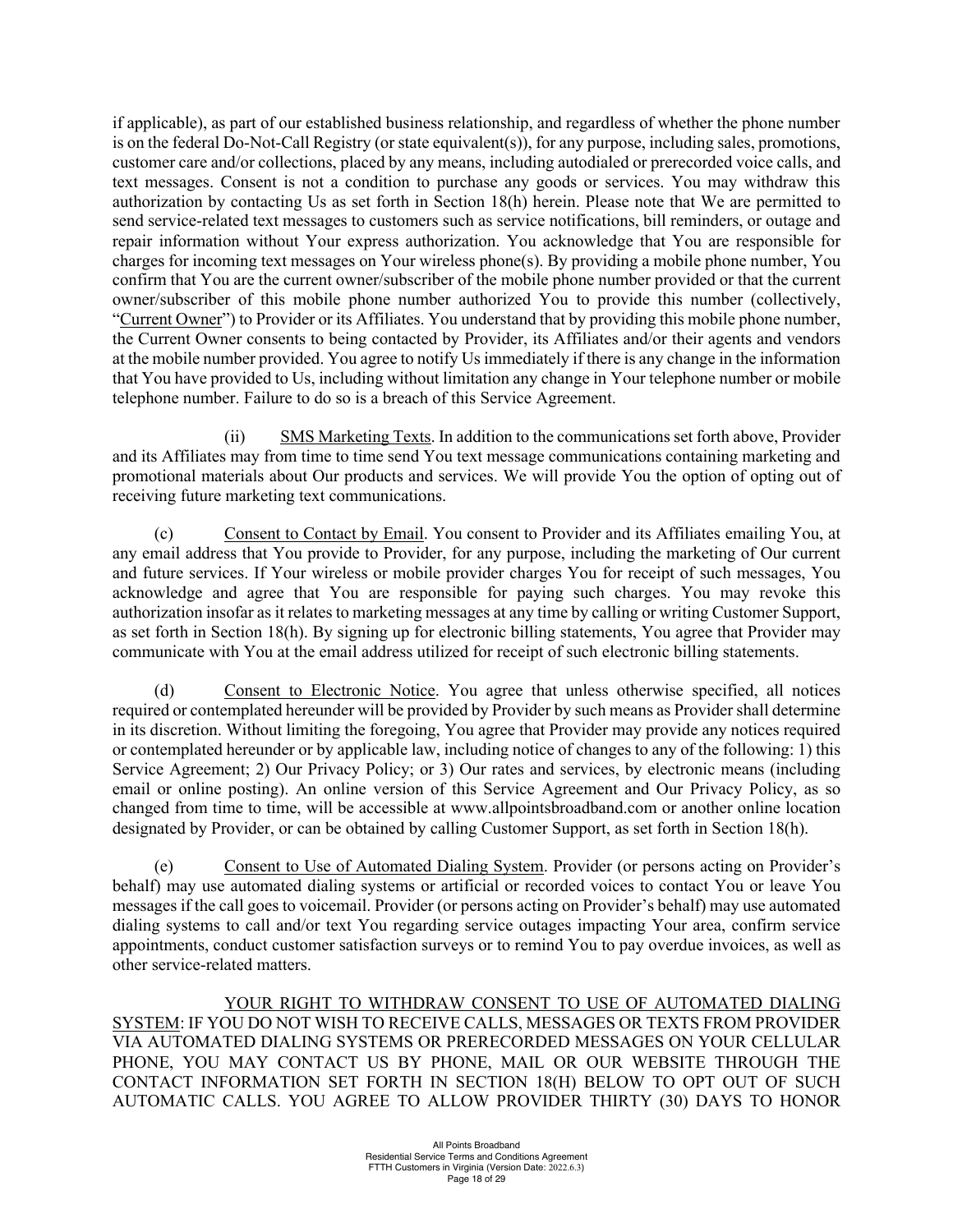## YOUR REOUEST, AND FURTHER AGREE THAT PROVIDER WILL NOT BE LIABLE FOR ANY CALLS OR TEXTS TO YOU IN THE INTERIM.

(f) Other Consents. Provider or its Affiliates may ask You to provide consents or authorizations through electronic means, such as email, Our website or through Your equipment, and any consent or authorization Provider or its Affiliates receives through electronic means from Your premises shall be deemed to have been authorized by You.

(g) Survival of Contact Rights. The right of Provider and its Affiliates to contact You as described in this Section 17 shall survive the termination of this Service Agreement.

## 18. **GENERAL PROVISIONS**

(a) This Service Agreement (including all documents incorporated herein by reference) constitutes the entire agreement with respect to the Service. This Service Agreement supersedes and nullifies all prior understandings, promises and undertakings made orally or in writing by or on behalf of the parties with respect to the subject matter of this Service Agreement.

(b) The parties hereto agree that any Affiliates, Operational Service Providers, agents, third party suppliers and licensors of Provider are intended beneficiaries of this Service Agreement. Except as set forth in the previous sentence, this Service Agreement is not intended to give and does not give any rights or remedies to any person other than Customer and Provider.

(c) No agency, partnership, joint venture, or employment relationship is created as a result of the Service Agreement and neither party has any authority of any kind to bind the other in any respect.

(d) Provider shall not be liable for any failure to perform its obligations hereunder where such failure results from any cause beyond Provider's reasonable control, including, without limitation, mechanical, electronic or communications failure or degradation (including "line-noise" interference).

(e) This Service Agreement and all matters arising out of or related to this Service Agreement shall be governed by the laws of the Commonwealth of Virginia without regard to conflicts of law provisions. Subject to the agreement between Customer and Provider with respect to arbitration of any disputes, Customer agrees that the federal and state courts situated in Richmond, Virginia alone shall have jurisdiction over all disputes arising under this Service Agreement and Customer consents to the personal jurisdiction of those courts.

(f) Provider's failure to exercise or enforce any right or provision of this Service Agreement shall not constitute a waiver of such right or provision. If any term, covenant, condition or provision of this Service Agreement shall, to any extent, be held invalid, illegal or unenforceable, the remainder of this Service Agreement shall not be affected and each remaining term, covenant, condition and provision shall be valid and enforceable to the fullest extent permitted by law or construed as nearly as possible to reflect the original intentions of the parties.

(g) Provider may change, amend, alter, or modify this Service Agreement at any time. Provider may notify Customer of any change either by posting that change on Provider's website (www.allpointsbroadband.com), by sending Customer an email or notification by U.S. mail, and/or by including a notice in Customer's monthly invoice. If Customer continues to use the Service after such notice has been made, Customer agrees that such continued use shall be deemed to be Customer's acceptance of those changes. The current version of this Service Agreement, as the same may be modified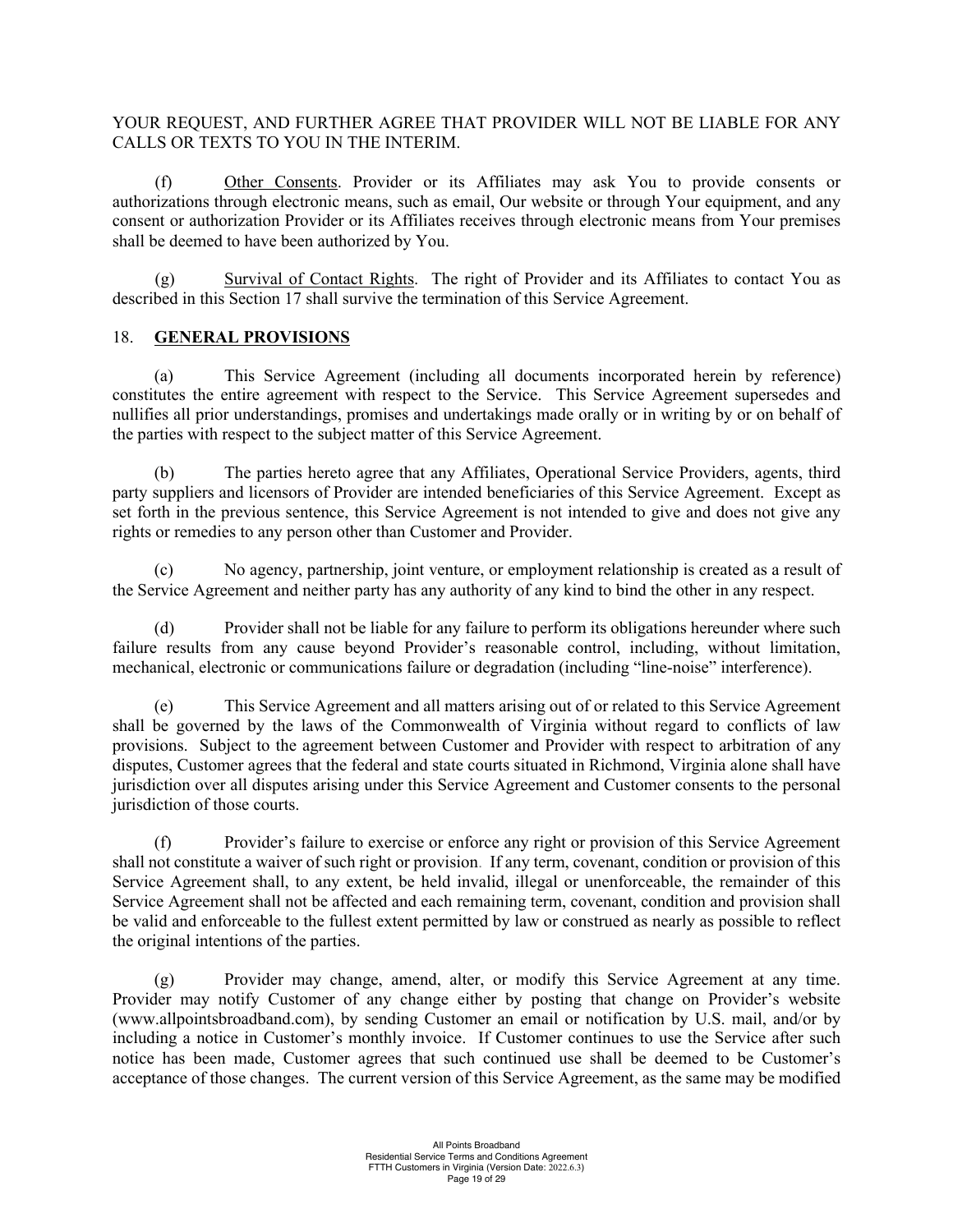by Provider from time to time, shall supersede any prior version of this Service Agreement that may have been provided to Customer at any time.

(h) Except as specifically set forth in this Service Agreement, any notices under this Service Agreement shall be effective as follows:

(i) *If to You*: notice may be made (i) by email to Your Account Email Address; (ii) by first-class mail to You at Your billing address then on file with Provider; (iii) by posting such information to Provider's website; or (iv) by including such notice on Your monthly invoice. If by email, such notice shall be deemed effective when transmitted by Provider. If by first-class mail, such notice shall be deemed effective upon the earlier of  $(A)$  three business days after dispatch or  $(B)$  at such time as actually received by You.

(ii) *If to Provider*: notice shall be made exclusively by registered mail or recognized national overnight carrier to Provider at 1021 E. Cary St., Suite 1150, Attn: Legal Notices, Richmond, Virginia 23219, or such other address as Provider may from time to time publish to You, and such notice shall be deemed effective upon receipt.

Questions or concerns to Our Customer Support department can be sent by email to support@allpointsbroadband.com or by phone to Our Customer Support line as published on Our website (www.allpointsbroadband.com) from time to time, but shall not constitute notice under this Service Agreement.

(i) You may not assign this Service Agreement, or Your rights or obligations under this Service Agreement, without Provider's prior written consent, and any purported assignment by You without such consent shall be void. Provider may transfer or assign any portion or all of this Service Agreement at any time without notice to You, and You waive any notice that may be required by law.

# 19. **VOIP SERVICE**

If Your Service includes Voice Over Internet Protocol ("VOIP") service, the provisions of this Section 19 will apply to You. THIS SECTION INCLUDES MANY IMPORTANT TERMS, INCLUDING WARNINGS THAT YOU MAY BE UNABLE TO USE OUR VOIP SERVICE FOR 911 OR OTHER EMERGENCY CALLS UNDER CERTAIN CIRCUMSTANCES, AND LIMITS AND DISCLAIMS OUR LIABILITY. OUR VOIP SERVICE IS NOT INTENDED TO FUNCTION AS A REPLACEMENT FOR LINE-POWERED (TRADITIONAL COPPER-WIRE) PHONE SERVICE AND WILL NOT PROVIDE THE FUNCTIONAL EQUIVALENT OF TRADITIONAL PHONE SERVICE FOR CALLING 911. IF YOU DO NOT UNDERSTAND THESE LIMITATIONS OR DO NOT AGREE TO THESE TERMS AND CONDITIONS, DO NOT ACCEPT THIS SERVICE AGREEMENT OR USE OUR VOIP SERVICE.

(a) General Overview. As a residential customer, the VOIP service and the Provider Equipment are provided to You solely for such residential use. You shall not resell or transfer the VOIP service or the Provider Equipment to another party. You are prohibited from using the VOIP service or the Provider Equipment for auto-dialing, continuous or extensive call forwarding, telemarketing (including, without limitation, charitable or political solicitation or polling), fax or voicemail broadcasting or fax or voicemail blasting. We reserve the right to immediately terminate or modify Your VOIP service if We determine, in Our sole and absolute discretion, that Your use of the VOIP service or the Provider Equipment is, or at any time was, inconsistent with normal residential usage patterns. In addition, You will be required to pay Our higher rates for commercial VOIP service for all periods in which Your use of the VOIP service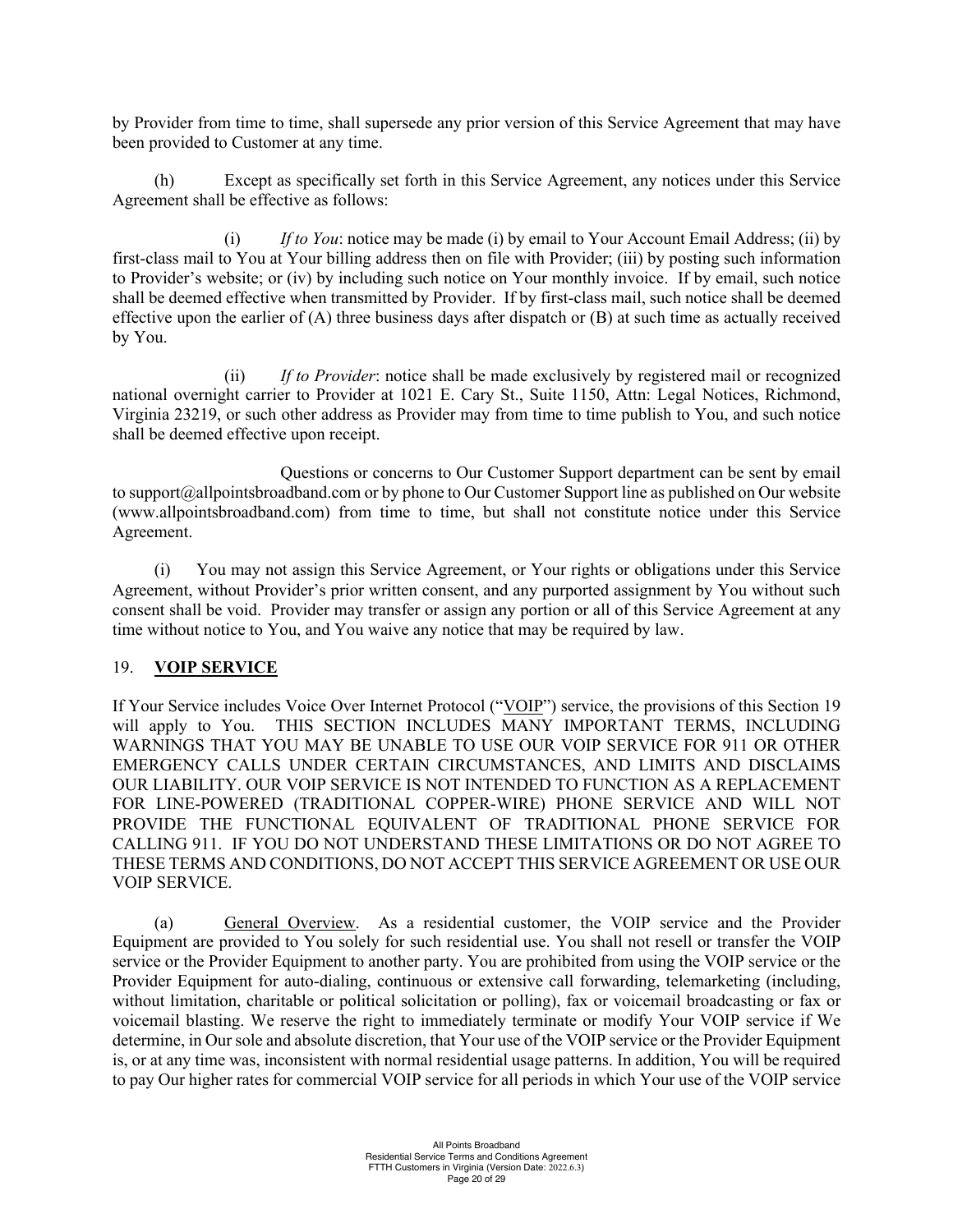or the Provider Equipment was inconsistent with normal residential use. Because We do not have control over Your power or sole control over Your Internet connectivity, You may experience occasional outages.

(b) Limitations of VOIP Service. Customer acknowledges and agrees to the following limitations of the VOIP service:

(i) Not a telecommunications service. The VOIP service is not a telecommunications service and We provide it on a best efforts basis. Important distinctions exist between telecommunications service and the VOIP service offering that We provide. The VOIP service is subject to different regulatory treatment than telecommunications service. This treatment may limit or otherwise affect Your rights of redress before regulatory agencies.

(ii) Operator assisted calling. The VOIP service does not support 0+ or operator assisted calling (including, without limitation, collect calls, third party billing calls or calling card calls). The VOIP service may not support 311, 511 and/or other x11 services in one or more (or all) VOIP service areas*.*

(iii) Phone numbers. The phone numbers You obtain from Us for VOIP service will not be listed in any telephone directories. Phone numbers transferred from Your local phone company may, however, be listed. As a result, someone with Your phone number may not be able to utilize a reverse directory to lookup Your address.

(iv) Compatibility with other devices and systems. The VOIP service may not be compatible with fax machines and DVR-type services. All non-voice communications equipment, including but not limited to, home security systems or alarm systems that are set up to make automatic phone calls, modems, data modems, any device that relies upon a modem, or other hearing impaired devices, and medical monitoring devices ("Non-Voice Systems"), are not compatible with the VOIP service and may be interrupted or permanently disabled by installation or operation of the VOIP service. You should maintain a telephone connection through Your local exchange carrier in order to use any alarm monitoring functions for any security system installed in Your home. You are solely responsible for the operation and use of such Non-Voice Systems with the VOIP service, including taking any necessary steps, as permitted under this Service Agreement, to ensure compatibility between such Non-Voice Systems and the VOIP service.

(v) Other providers. You authorize Provider to act on Your behalf, as Your agent, in moving Your telephone number and related local and long-distance services from Your current provider to Provider or any of its wholesale service providers. You acknowledge that We may change wholesale providers from time to time and may move Your phone number from one wholesale carrier to another at any time. You acknowledge that Provider will become the customer of record for all phone numbers that We move or "port" to the VOIP service.

(vi) The VOIP service relies upon portions of the public Internet, and third party networks, to transmit voice and other communications signals. Provider cannot, and does not, guarantee that the VOIP service is secure, or can be used in a secure manner.

(vii) Not for High-Risk Uses. The VOIP service is not fail-safe or designed or intended for use in situations where error-free or uninterrupted service is essential, including uses involving vital communications in which an error or interruption in the Service could lead to injury to business, persons, property or the environment ("High-Risk Uses").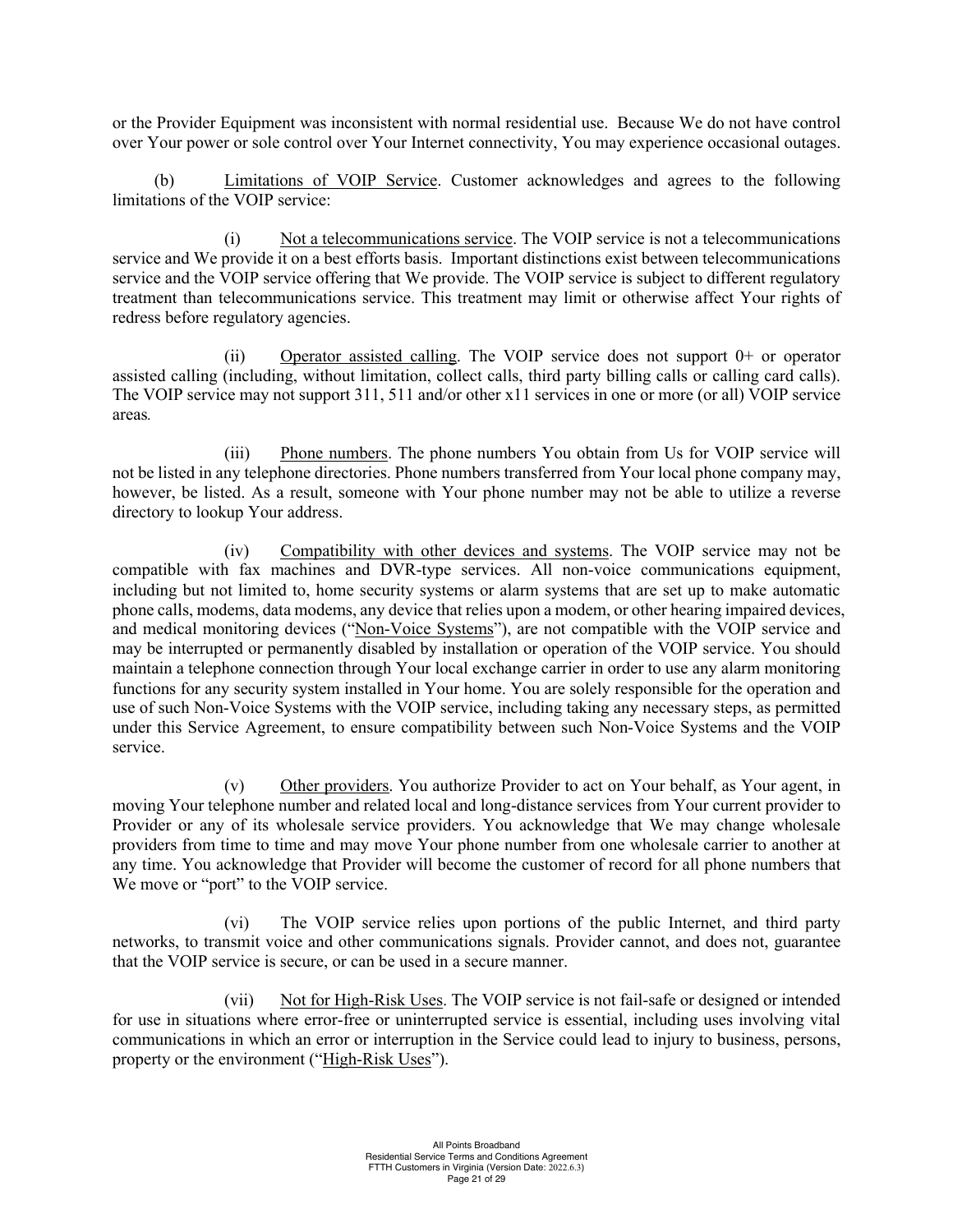(viii) No international calling. The VOIP service only supports calling to the contiguous 48 states and You will not be able to use the VOIP service to place international calls.

(ix) Our VOIP service configurations are designed to support the use of the VOIP service directly at the wireless internet router (or other network gateway device) that is connected directly to Your ONT. While other configurations may allow You to access the VOIP service through any existing phone jack on Your premises, We do not support such configurations and cannot guarantee that such configurations will allow You to use the VOIP service.

(c) Termination of Service. Subject to the termination provisions of this Service Agreement, upon receipt of Your request to cancel VOIP service, if You do not simultaneously notify Us that You are porting (moving) Your phone number to a new phone provider, We will turn off Your VOIP service and terminate billing at the end of Your next full Monthly Billing Cycle. If You do simultaneously notify Us that You are porting (moving) Your phone number to a new phone provider, We will be required to leave Your VOIP service active until You or Your new phone company notify Us that the port-away has completed. The VOIP service must remain active until the port-away has occurred or Your phone number may be lost. Once We are notified that the port-away has completed, We will turn off Your VOIP service and terminate billing at the end of the then-current Monthly Billing Cycle.

If You are canceling VOIP service it is Your responsibility to notify Us if You have requested Provider to port Your number to another company and such other company has not yet completed the porting process.

We reserve the right to suspend or discontinue the VOIP service generally, or to terminate Your VOIP service, at any time in Our sole and absolute discretion; unless such suspension, discontinuation or termination is prohibited by law. If We discontinue the VOIP service generally, or terminate Your VOIP service without a stated reason, You will only be responsible for charges accrued through the date of termination, including a pro-rated portion of the charges for the final Monthly Billing Cycle. If Your VOIP service is terminated on account of Your breach of any provision of this Service Agreement, You will be responsible for the full charges to the end of Your next full Monthly Billing Cycle, including, without limitation, unbilled charges, plus the Early Termination Fee, if applicable, all of which will immediately become due and payable.

(d) Service Requirements and Availability. In order to use the VOIP service, You must supply certain equipment and facilities, such as a phone handset or equivalent and a powered electrical outlet. You are responsible for supplying and ensuring that the equipment You supply is compatible with the VOIP service and meets federal and other applicable standards. You represent that You either own Your equipment or have the right to use that equipment in connection with the VOIP service. Provider shall have no obligation to provide, maintain, support or service Your equipment. If Your Service is terminated, suspended or disconnected for any reason, the VOIP service will not be available until You reestablish Your Service with Provider.

(e) Fees, Taxes and Other Charges. You are responsible for timely payment of the portion of Your Monthly Fees that is attributable to Your VOIP service (the "Voice Service Fee"). The Voice Service Fee covers only Your monthly use of the VOIP service and does not include additional one-time charges that will be passed through to You, such as the fee to change Your caller ID or to make certain other changes or modifications to Your VOIP service. You may obtain a list of Our current one-time charges, if any, at any time by contacting Our Customer Support department. You are also responsible for any taxes and fees associated with Your VOIP service, which taxes and fees may change from time to time.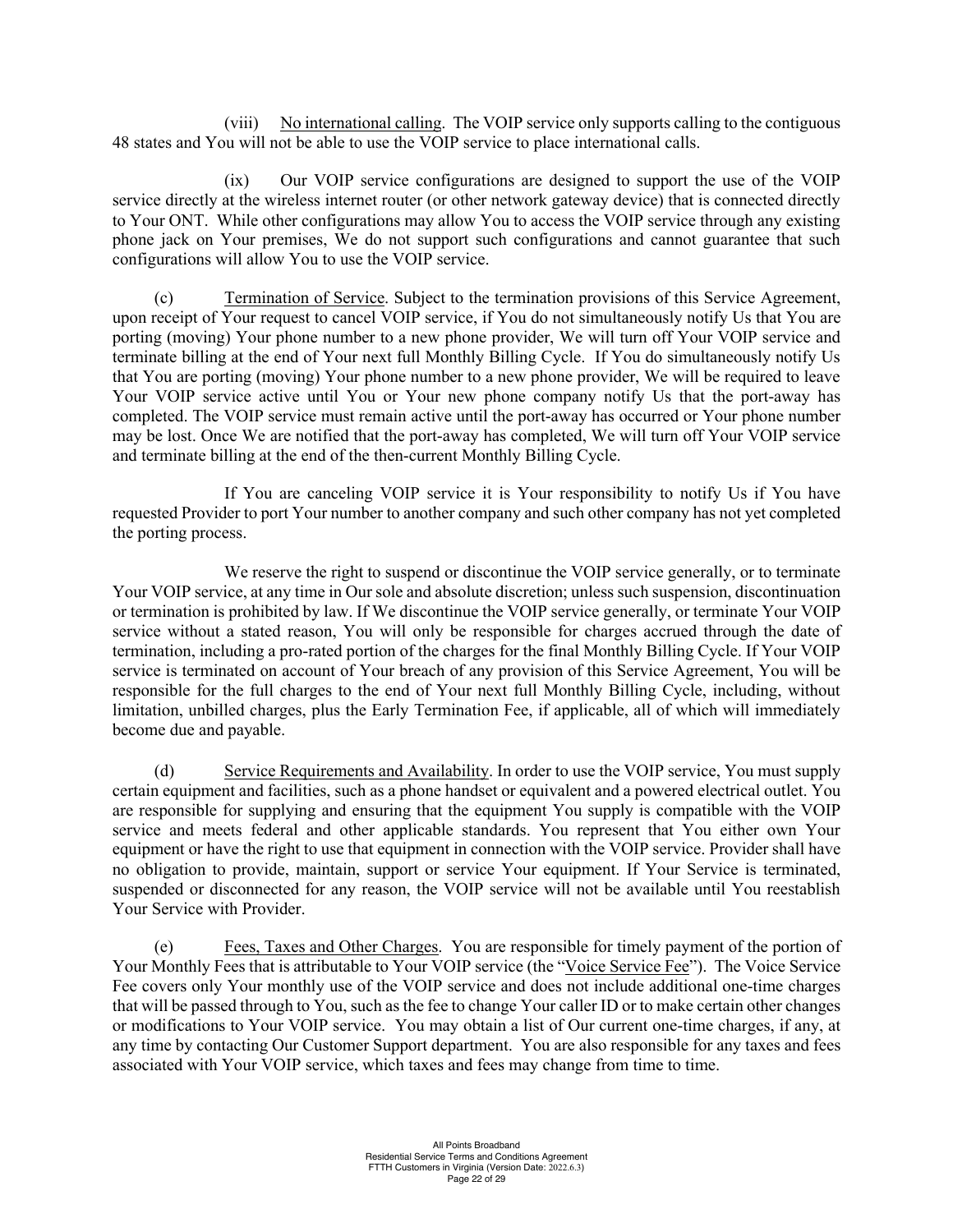If Your usage pattern for calls to the forty-eight (48) contiguous state local calling areas is in the seventy-fifth (75th) percentile for two months out of any three-month period, We reserve the right to convert your account from an unlimited domestic long distance account to a metered use account. A metered use account will have a domestic long distance use allowance of 1,000 minutes per user or per line per month, and additional domestic use for calls to the 48 contiguous state local calling areas will be billed at the then in effect domestic long distance rate, currently \$.05 per minute.

The Voice Service Fee and the other rates and charges applicable to You under this Service Agreement are subject to the imposition of additional charges, surcharges, fees or taxes that result from actions taken by federal, state, or local regulatory authorities, legislative bodies or courts of competent jurisdiction (collectively, "Regulatory Activity"). We may (i) pass through to You, in whole or in part, any such charges, surcharges, fees or taxes directly or indirectly relating to Regulatory Activity, or (ii) modify the rates, charges or other terms and conditions of this Service Agreement to accommodate the impact of Regulatory Activity, including, without limitation, actions taken by third parties in response to Regulatory Activity.

You also acknowledge that You may incur Customer-initiated charges while using the VOIP service. For example, charges may be incurred as a result of Your accessing certain information, or purchasing or subscribing to certain offerings, via the Internet. You agree that all such charges, including all applicable fees and taxes, shall be paid by You and are not the responsibility of Provider.

If another carrier or regulatory agency seeks to audit traffic involving Your VOIP service, You will cooperate in any such audit investigation. In addition, to the extent any third party attempts to recover access fees, reciprocal compensation or other charges, surcharges or taxes from Us as a result of such audit investigation, You will indemnify and hold harmless Provider for any and all costs and charges resulting from such third party action.

(f) 911 Emergency Services. Carefully read the information below. By acceptance, and use, of the VOIP service, You acknowledge and accept any limitations of 911/E911 service, and You agree to convey these limitations to all persons who may have occasion to place calls over the VOIP service. If You have any questions about 911/E911, please call Our then-current Customer Support line, available on Our website.

(i) LIMITATIONS ON 911 EMERGENCY SERVICE. The VOIP service includes 911/Enhanced 911 functionality ("911/E911") that may differ from the 911 or Enhanced 911 function furnished by other providers. As such, it may have certain limitations. E911 service includes transmission of Your telephone number, and information You provide to Provider about the physical location of the equipment and facilities that are used to provide Your VOIP service ("Registered Location"). When You dial 911, Your emergency services call will be routed to the applicable Public Safety Answering Point, or other applicable emergency services call center, or local emergency authority ("PSAP"). If the PSAP is capable of receiving Your telephone number and Registered Location ("E911 Information"), such information will also be conveyed to the PSAP when You dial 911.

If You modify Your caller ID to a number that Our E911 service does not recognize or if You are using multiple line trunking, an E911 call will be routed to an Emergency Routing Service ("ERS") call center, which will then route the call to the appropriate PSAP after Your location is determined. You understand that such E911 calls will be delayed and that the caller must speak to ERS personnel before communications with the PSAP is established. For each call routed to ERS, You will be charged a fee of \$150. Multiple calls will result in multiple charges. If You do not feel comfortable with these limitations, We suggest You make alternative methods available to call 911 or otherwise obtain emergency services, such as through a traditional telephone line or a mobile phone.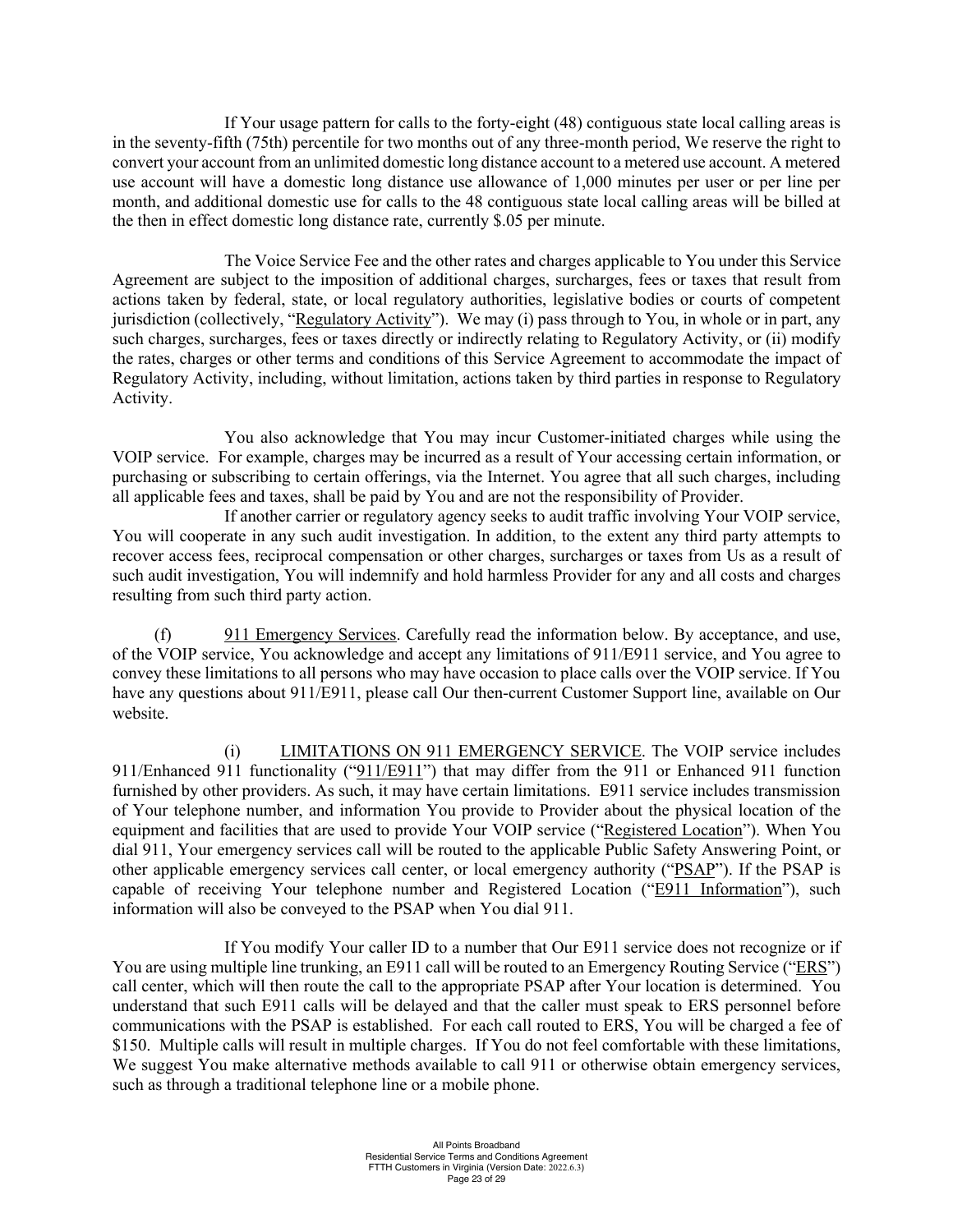(ii) REGISTERED LOCATION. YOUR SERVICE LOCATION WILL BE YOUR REGISTERED LOCATION. USE OF THE VOIP SERVICE FROM A LOCATION OTHER THAN YOUR REGISTERED LOCATION MAY CAUSE YOUR 911 CALL OR E911 INFORMATION TO BE ROUTED TO THE WRONG PSAP, MAY CAUSE EMERGENCY RESPONSE PERSONNEL TO BE DISPATCHED TO THE WRONG ADDRESS, AND MAY RESULT IN OTHER PROBLEMS WITH ACCESSING AND OBTAINING EMERGENCY SERVICES, INCLUDING BUT NOT LIMITED TO YOUR INABILITY TO RECEIVE EMERGENCY SERVICES. AS A RESULT, YOU MUST UPDATE YOUR REGISTERED LOCATION WITH PROVIDER BEFORE USING THE VOIP SERVICE AT A NEW LOCATION.

EVEN IF YOU USE THE VOIP SERVICE FROM YOUR REGISTERED LOCATION, TRYING TO CALL 911 OR OBTAIN EMERGENCY SERVICES THROUGH A 911 CALL MAY FAIL FOR A NUMBER OF REASONS, INCLUDING:

A. POWER FAILURE. IF THERE IS A POWER OR INTERNET OUTAGE OR INTERRUPTION, YOU WILL NOT BE ABLE TO USE THE VOIP SERVICE FOR ANY 911 OR OTHER EMERGENCY CALLS (AFTER SUCH AN EVENT, YOU ALSO MAY NEED TO RESET OR RECONFIGURE THE EQUIPMENT BEFORE YOU CAN CALL 911). We offer You the option to purchase Backup Power for Your VOIP service that will enable You to make a 911 call during a power outage for a limited amount of time. If You would like to purchase Backup Power for the first time, or to replace an existing Backup Power solution, please email support@allpointsbroadband.com or call Our Customer Support number to request a Backup Power solution. Upon receipt of Your request, We will provide an estimate of the cost to provide You with a Backup Power solution that will provide 24 hours of backup power for Your VOIP device and the Provider Equipment at Your location. Once purchased, the Backup Power solution will be Your property and You will be responsible for the operation and servicing of the Backup Power solution; We will not service, or otherwise be responsible for, the Backup Power solution. The proper usage and storage conditions, as well as self-testing and self-monitoring instructions, will depend on the specifics of the Backup Power solution We develop for You and will be provided to You upon delivery of the Backup Power solution. WE DO NOT MAKE ANY WARRANTY OF ANY KIND WITH RESPECT TO ANY BACKUP POWER SOLUTION.

B. TERMINATION OR SUSPENDED SERVICE. IF YOUR VOIP SERVICE OR INTERNET SERVICE IS INTERRUPTED, SUSPENDED OR CANCELLED FOR ANY REASON (INCLUDING DUE TO TECHNICAL PROBLEMS, YOUR FAILURE TO PAY PROVIDER, OR TERMINATION OF THIS SERVICE AGREEMENT), YOU WILL NOT BE ABLE TO USE THE VOIP SERVICE TO CALL 911.

C. TRANSFERRED NUMBER. AS DESCRIBED FURTHER BELOW, IF YOU TRANSFER A TELEPHONE NUMBER FROM YOUR TRADITIONAL TELEPHONE SERVICE, THERE MAY BE A DELAY OR INTERRUPTION IN YOUR ABILITY TO USE THE VOIP SERVICE TO CALL 911.

D. UPDATED LOCATION INFORMATION. AS DESCRIBED FURTHER BELOW, IF YOU USE THE VOIP SERVICE AT A NEW REGISTERED LOCATION, IT MAY TAKE SEVERAL DAYS AFTER YOU NOTIFY PROVIDER OF THE NEW REGISTERED LOCATION BEFORE 911 CALLING OR E911 FUNCTIONS WILL BE AVAILABLE.

E. TECHNICAL LIMITATIONS. NETWORK CONGESTION, WEAK WIRELESS SIGNALS, OR OTHER CAUSES OF REDUCED INTERNET SERVICE PERFORMANCE MAY PREVENT YOU FROM USING THE VOIP SERVICE TO CALL 911 OR MAY DELAY THE ROUTING OF YOUR 911 CALL OR E911 INFORMATION. YOU SHOULD NOT RELY ON THE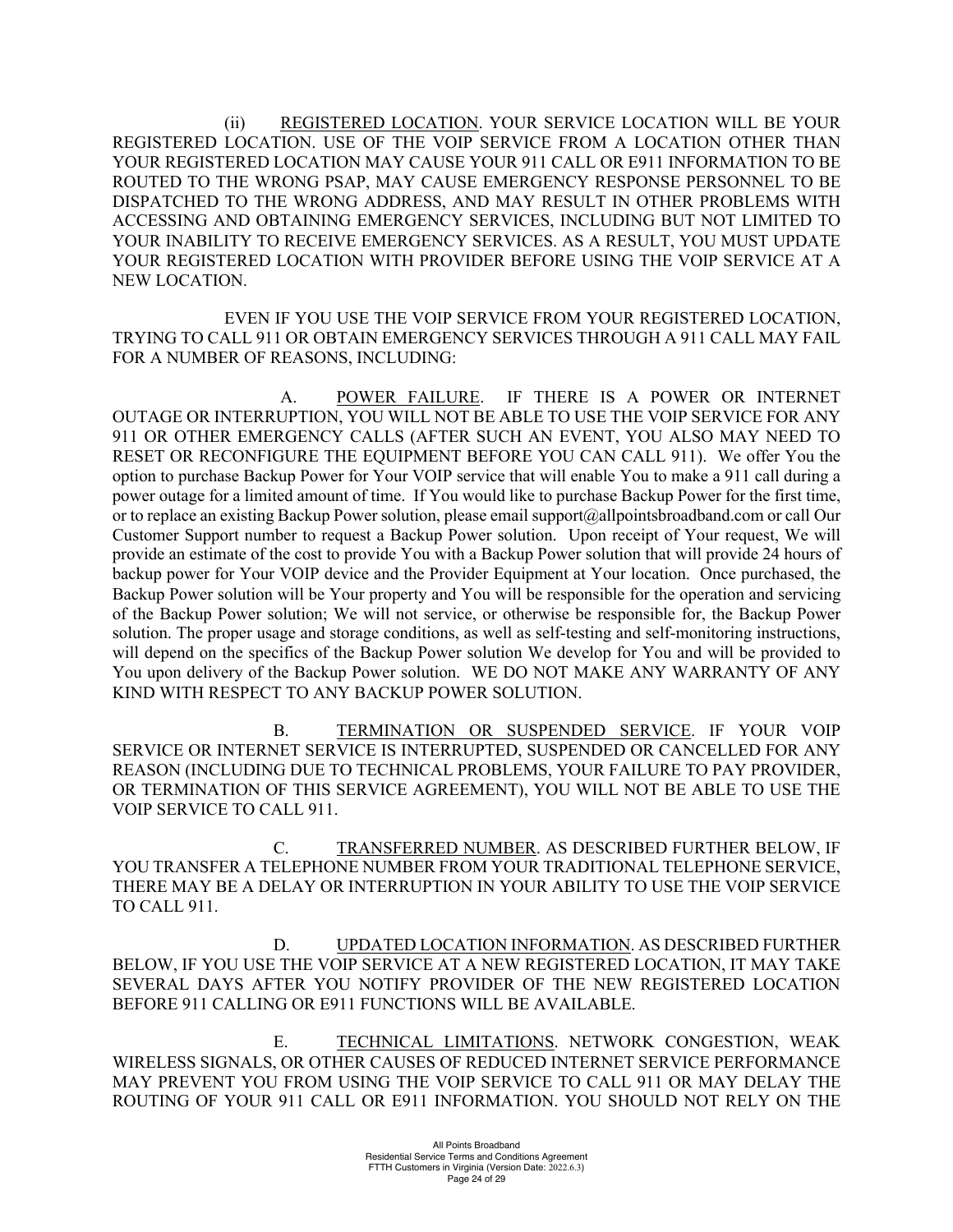VOIP SERVICE AS YOUR PRIMARY METHOD TO OBTAIN EMERGENCY SERVICES. IF YOU DO NOT FEEL COMFORTABLE WITH THESE LIMITATIONS, WE SUGGEST YOU MAKE ALTERNATIVE METHODS AVAILABLE TO CALL 911 OR OTHERWISE OBTAIN EMERGENCY SERVICES, SUCH AS THROUGH A TRADITIONAL TELEPHONE LINE OR A MOBILE PHONE.

(iii) LIABILITY. YOU ACKNOWLEDGE AND AGREE PROVIDER WILL NOT BE LIABLE FOR ANY SERVICE OUTAGE, INABILITY TO DIAL 911, AND/OR INABILITY TO ACCESS EMERGENCY SERVICE PERSONNEL. YOU AGREE TO DEFEND, INDEMNIFY, AND HOLD HARMLESS PROVIDER, ITS AFFILIATES, AND AGENTS FROM ANY AND ALL CLAIMS, LOSSES, DAMAGES, FINES, PENALTIES, COSTS, AND EXPENSES (INCLUDING BUT NOT LIMITED TO REASONABLE ATTORNEY FEES) BY, OR ON BEHALF OF, YOU OR ANY THIRD PARTY OR USER OF THE VOIP SERVICE RELATING TO THE FAILURE OR OUTAGE OF THE VOIP SERVICE, INCLUDING THOSE RELATED TO 911/E91. YOU ACKNOWLEDGE THAT YOU ARE AWARE OF AND UNDERSTAND THE FOREGOING LIMITATIONS AND AGREE TO ADVISE ALL PERSONS WHO MAY CONDUCT CALLS USING YOUR VOIP SERVICE OF THE SAME.

(iv) "REVERSE 911" SERVICE. "Reverse 911" service is a telephonic community notification system that may be used to deliver outbound messages in the event of an emergency. The system employs a combination of database and mapping technologies to allow emergency responders to pinpoint a specific geographic area and deliver the appropriate message to residents in the affected area. Certain systems have the ability to call both listed and unlisted phone numbers. You should contact Your local public safety agencies to determine if the number used in the provision of VOIP service can be registered with the local public safety agency. The technical limitations associated with the provision of Reverse 911 service are due entirely to the local public safety agency's network and systems capabilities. Provider shall not be liable for any failures, loss of service, interference, or incompatibility of the VOIP service and any Reverse 911 service offered by local public safety agencies. Further, Provider offers no warranties, either express or implied, as to the availability of such Reverse 911 services, or their compatibility with the VOIP service.

(g) Prohibited Uses. You agree to use the VOIP service and Your VOIP device only for lawful purposes. We reserve the right to immediately terminate Your VOIP service if, in Our sole and absolute discretion, We determine that You have used the VOIP service or Your VOIP device for an unlawful purpose. In the event of such termination, You will be responsible for the full month's charges to the end of the next full Monthly Billing Cycle, including, without limitation, unbilled charges, plus the Early Termination Fee, if applicable, all of which will become immediately due and payable upon termination of Your VOIP service. If We believe that You have used the VOIP service or Your VOIP device for an unlawful purpose, We may forward the relevant communication and other information, including Your identity, to the appropriate authorities for investigation and prosecution. You hereby consent to Our forwarding of any such communications and information to these authorities. In addition, Provider will provide information in response to law enforcement requests, subpoenas, court orders, or to protect Our rights and property and in the case where failure to disclose the information may lead to imminent harm to You or others.

You shall not use the VOIP service or Your VOIP device in any way that is threatening, abusive, harassing, defamatory, libelous, deceptive, fraudulent, invasive of another's privacy, or any similar behavior. We reserve the right to immediately terminate Your VOIP service if, in Our sole and absolute discretion, We determine that You have used the VOIP service or Your VOIP device in any of the aforementioned ways. In the event of such termination, You will be responsible for the full charges to the end of next full Monthly Billing Cycle, including, without limitation, unbilled charges, plus the Early Termination Fee, if applicable, all of which will become immediately due and payable upon termination of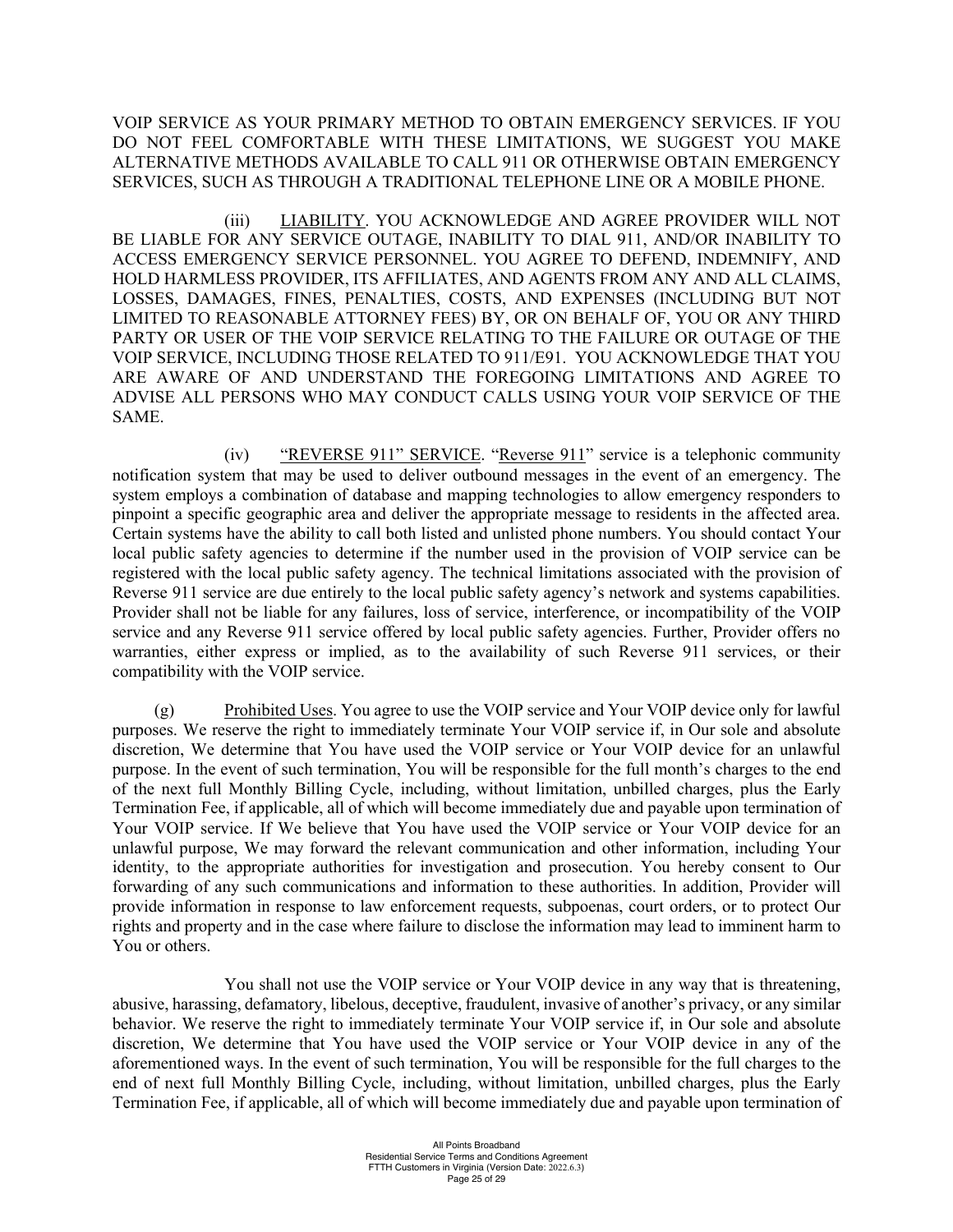Your VOIP service. In addition, Provider will provide information in response to law enforcement requests, subpoenas, court orders, to protect Our rights and property and in the case where failure to disclose the information may lead to imminent harm to You or others.

We do not presently offer or support the VOIP service in any countries other than the United States. If You use the VOIP service or Your VOIP device outside of the United States, You will be solely responsible for any violations of local laws and regulations resulting from such use. We reserve the right to terminate Your VOIP service immediately if We determine, in Our sole and absolute discretion, that You have used the VOIP service or Your VOIP device outside of the United States.

Provider has no obligation to monitor the VOIP service or any user's use thereof or retain the content of any use of the VOIP service. However, Provider reserves the right at all times to monitor, review, retain and/or disclose any information as necessary to satisfy any applicable law, regulation, legal process or governmental request. Provider reserves the right to implement reasonable network management practices to ensure service quality levels are maintained.

You agree not to share the VOIP service with, or re-sell or redistribute the VOIP service to, anyone not residing at Your address (or Your or their respective guests).

You may not use the VOIP service to originate or terminate voice calls in a manner that bypasses switched access or other applicable charges. If You do so, it will constitute a material breach of this Service Agreement and will entitle Us to discontinue VOIP service and terminate this Service Agreement for cause immediately upon the delivery of written notice to You. In addition, You agree to indemnify, defend and hold harmless Provider and Our Affiliates, their employees, directors, managers, officers, and agents from and against all claims, demands, actions, causes of actions, damages, liabilities, losses, and expenses (including reasonable attorney's fees) incurred as a result of Your breach of this obligation. Notwithstanding any other provision of this Service Agreement, the damages for any breach of Your obligations pursuant to this Section 19 shall not be capped or limited. We at any time may audit Your traffic to assure compliance with Your obligation not to bypass switched access or other applicable charges.

All traffic delivered by You or Your Authorized Users to Us for local termination, and all traffic We deliver to You or Your Authorized Users that originates in the same local calling area in which Your NPA-NXX (i.e., the first six digits of Your ten digit phone number) is assigned or in which such traffic terminates with You or Your Authorized Users must either be local traffic or traffic entitled to be treated as local traffic under applicable federal, state and local laws, administrative and regulatory requirements, and any other authorities having jurisdiction over such traffic. With respect to such traffic, Provider will assign local telephone numbers to You or route Your traffic for termination as local calling. Neither You nor any of Your Authorized Users may remove or in any way alter Automatic Number Identification ("ANI") or Calling Party Number ("CPN") information associated with any traffic delivered pursuant to this Service Agreement. You will cooperate or, as necessary, assure the cooperation of others within Your control to obtain or verify any regulatory certifications or other information needed regarding the jurisdictional nature of the Your traffic.

(h) Relocation Requirement. The VOIP service may be used only at the registered location You provide to Provider. If You wish to relocate the Provider Equipment, You must contact Provider for information on VOIP service availability at the new location. If VOIP service is available at Your new location, You must update and register the new location with Provider in order to update Our records for the VOIP service and help make 911 services and E911 features available to You. If VOIP service, 911 calling or an E911 feature is not available at the new location, Your VOIP service will be terminated or suspended until You return the Provider Equipment to a location with VOIP service, 911 and E911 availability and provide Us updated information for the new location. Using or moving, or attempting to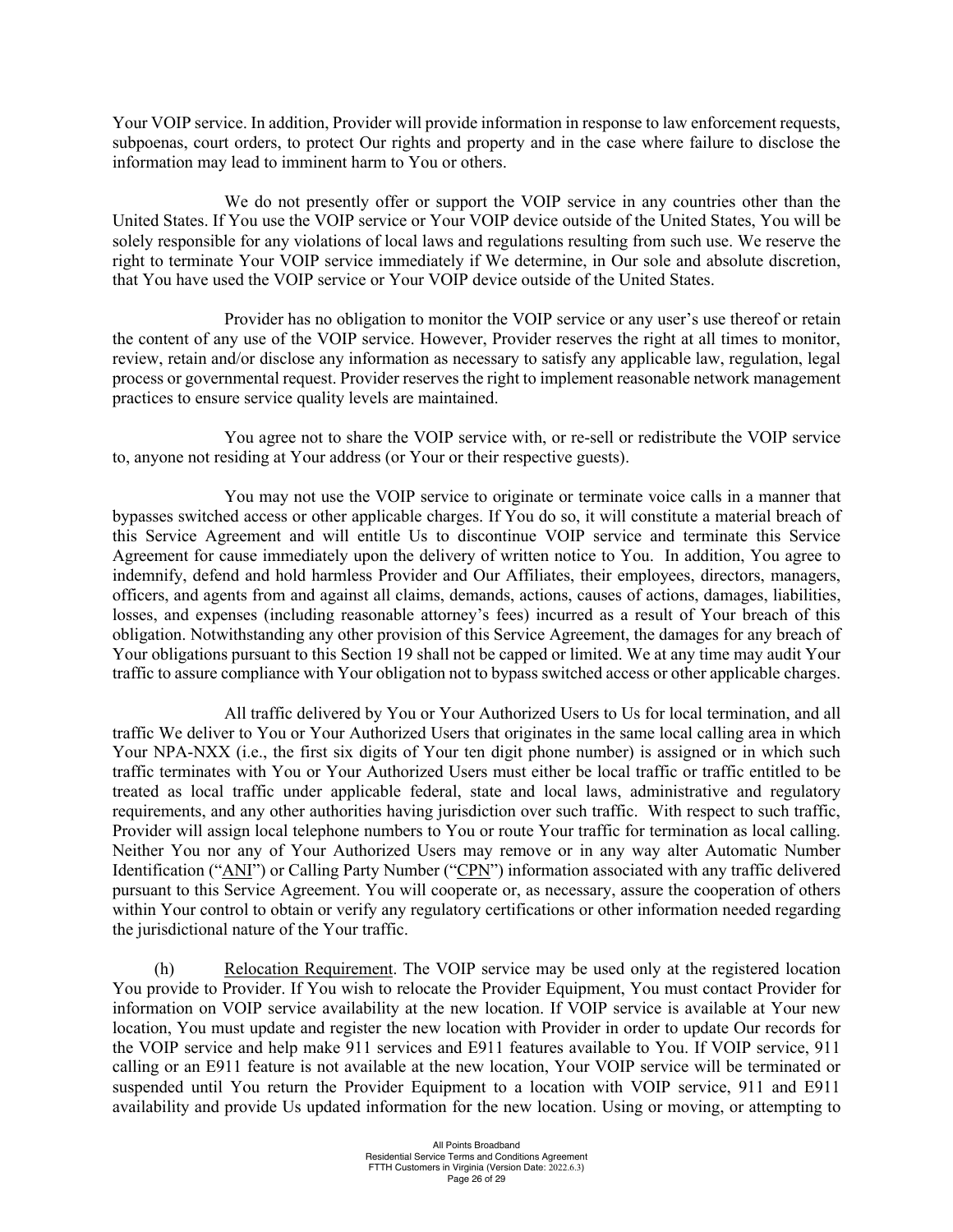use or move, the Provider Equipment or VOIP service to a location without complying with this Section 19 is a violation of this Service Agreement and You do so at Your own risk.

(i) Local Number Portability. If You are transferring Your existing phone number from another service provider for use with the VOIP service, the following terms and conditions also shall apply:

(i) You will cooperate fully with Provider and provide promptly all information, including a letter of authorization or other documentation, as requested by Provider in connection with the processing of Your order for VOIP service;

(ii) You authorize Provider to notify Your current telephone service provider of Your decision to switch Your local, local toll and long distance services to the VOIP service, and You represent You are authorized to take such actions;

(iii) You acknowledge that if You set up the VOIP service prior to the date that the number switch becomes effective (the "Port Effective Date"), You may be able to place outgoing calls but not receive incoming calls over the VOIP service, and may not be able to make 911 or other emergency calls over the VOIP service, until the Port Effective Date (in such a case, You should keep another phone connected to an existing phone extension at Your service location to receive incoming calls until the Port Effective Date); and

(iv) You acknowledge that if the VOIP service is not yet activated as of the Port Effective Date, Your existing phone service for the number You are transferring will be disconnected and You will have no service for that line. To help avoid an interruption in Your phone service, You should install the VOIP service prior to, or on, the Port Effective Date. An estimate of the Port Effective Date may be sent to You by Provider following Your completion of the ordering process, but this is only an estimate and not a guarantee of the Port Effective Date.

(j) IN ADDITION TO THE LIMITATIONS ON PROVIDER'S LIABILITY SET FORTH ELSEWHERE IN THIS SERVICE AGREEMENT, IN NO EVENT SHALL PROVIDER BE LIABLE FOR ANY CLAIMS, DAMAGES, LOSSES OR LIABILITIES, AND YOU HEREBY WAIVE, TO THE MAXIMUM EXTENT PERMITTED BY LAW, ANY AND ALL SUCH CLAIMS OR CAUSES OF ACTION, ARISING FROM OR RELATED TO:

(i) DEVELOPING, INSTALLING, OPERATING, PROVIDING, IMPLEMENTING, MAINTAINING OR PARTICIPATING IN A 911 EMERGENCY TELEPHONE SYSTEM OR SIMILAR EMERGENCY SYSTEM OR ENHANCED 911 TELEPHONE SERVICE, INCLUDING WITHOUT LIMITATION (A) RECEIVING, DEVELOPING, COLLECTING, OR PROCESSING INFORMATION FOR E911 DATABASES, (B) RELAYING, TRANSFERRING, OPERATING, MAINTAINING, OR PROVIDING 911 OR E911 SERVICES OR SYSTEM CAPABILITIES, OR (C) PROVIDING EMERGENCY TELEPHONE AND RADIO COMMUNICATIONS FOR AMBULANCE, POLICE AND FIRE DEPARTMENTS;

(ii) INTERFERENCE OR INCOMPATIBILITY WITH, OR DISRUPTION OF, ANY NON-VOICE SYSTEMS, WHETHER CAUSED BY THE VOIP SERVICE, INTERNET ACCESS SERVICE, ANY EQUIPMENT, OR OTHERWISE;

(iii) ANY LACK OR BREACH OF SECURITY YOU OR ANY OTHER PARTY MAY EXPERIENCE OR BE EXPOSED TO WHILE USING THE VOIP SERVICE; OR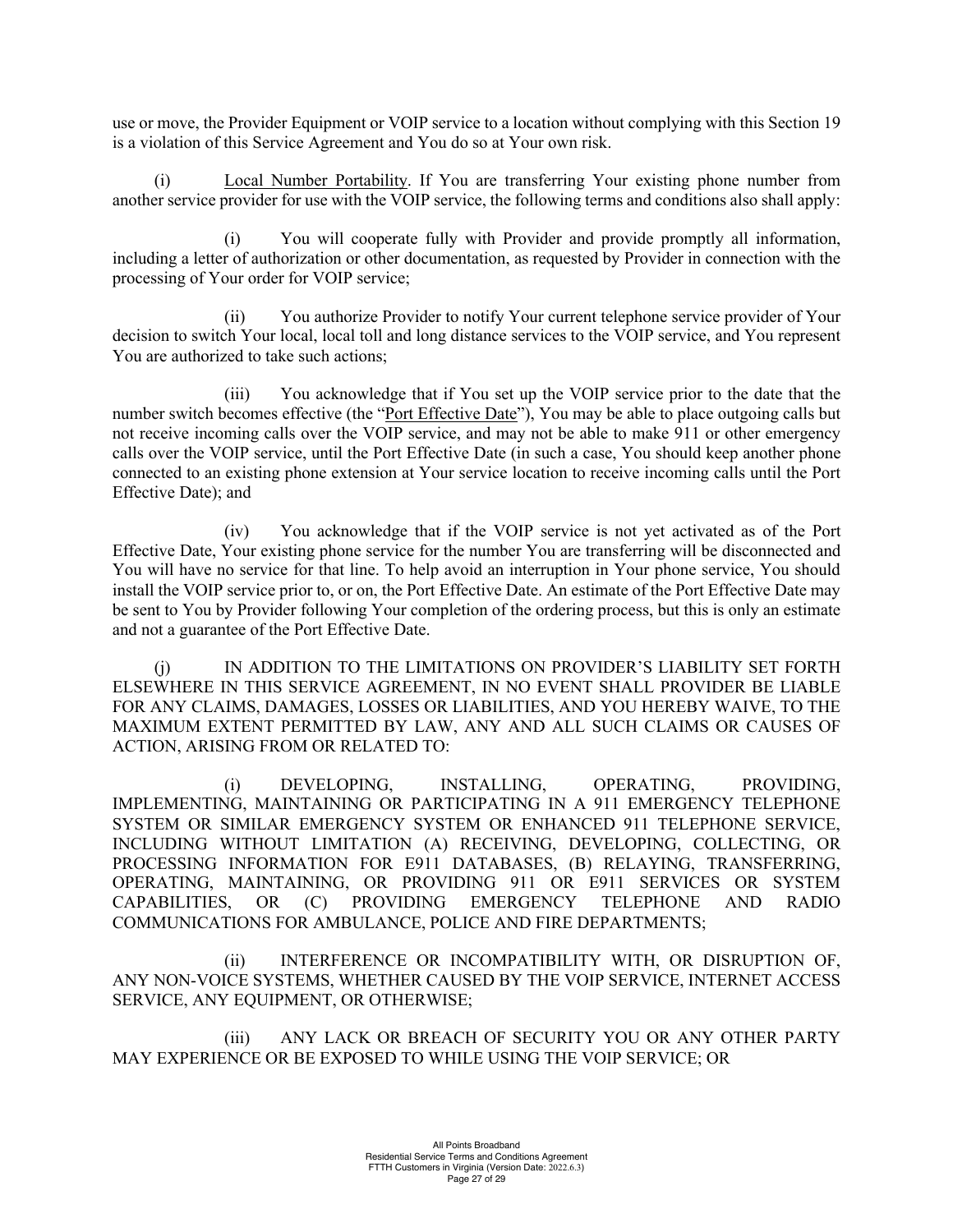#### (iv) USE OF THE VOIP SERVICE FOR OR IN CONNECTION WITH ANY HIGH-RISK USES.

Provider's liability under this Service Agreement will not exceed the VOIP service charges for the affected time period. Provider will not be responsible for third-party fees or charges, including but not limited to, banking fees, overdraft fees, cellular phone or other wire line charges, technician charges, or other similar charges.

This Section 19(j), Limitation of Liability, will survive termination or expiration of this Service Agreement, whether terminated by You or Provider, for any reason.

(k) Unlimited Use of Service. The VOIP service offers unlimited local and domestic long distance calling for residential use subject to the following limitations. Use of the VOIP service, including for any telemarketing purposes, that results in excessive use is strictly prohibited. Provider determines excessive use according to criteria identified at its sole discretion and control, regardless of prior history. Customers that engage in excessive use will, at Provider's discretion, be subject to immediate termination.

(l) Privacy. You acknowledge that We may use call detail and Customer Proprietary Network Information ("CPNI") as defined by Federal Communications Commission rules for all lawful purposes, including but not limited to actions related to the initiation, rendering, billing and collection of the VOIP service. Further, such actions also include the use of CPNI for the purposes of testing, verifying, and otherwise assuring that the VOIP service is delivered to You. You have the right to restrict Our use of, disclosure of, and access to Your CPNI.

Provider utilizes, in part, the public Internet and third-party networks to transmit voice and other communications. Provider is not liable for any lack of privacy which may be experienced with regard to the VOIP service. Furthermore, VOIP service may be offered over a platform on which voice and other signals are not encrypted.

Finally, Provider cannot guarantee, or protect against the possibility that third parties may improperly attempt to capture signals, or communications, sent over the Provider Network or the public Internet.

BY ACCEPTING THIS SERVICE AGREEMENT AND SUBSCRIBING FOR VOIP SERVICE, YOU AGREE TO BE BOUND BY ALL OF THE TERMS OF THIS SERVICE AGREEMENT, INCLUDING THIS SECTION 19. IF YOU DO NOT AGREE TO ALL OF THESE TERMS, YOU SHOULD NOT ACCEPT THIS SERVICE AGREEMENT OR USE THE VOIP SERVICE.

# [REMAINDER OF PAGE INTENTIONALLY LEFT BLANK]